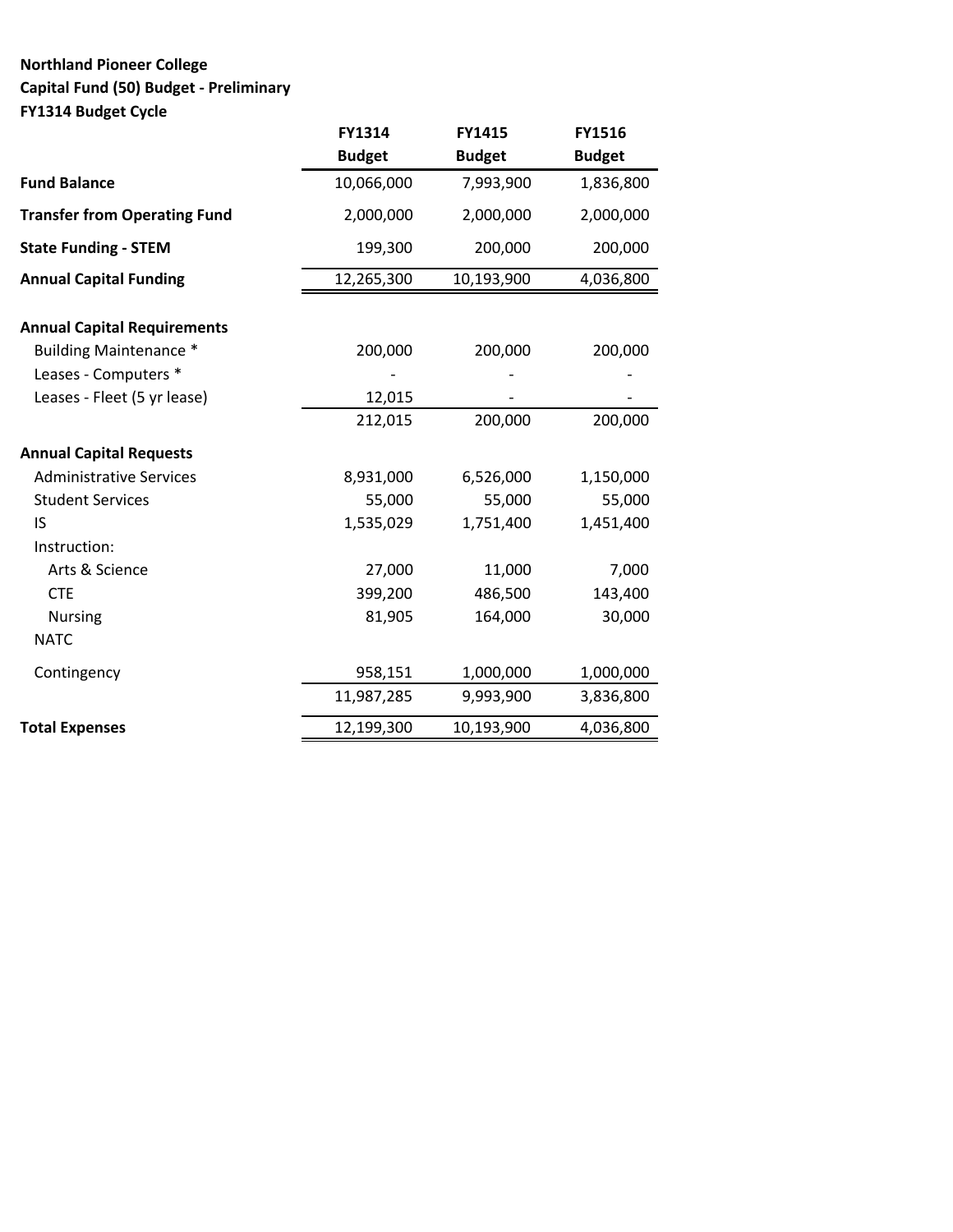| Sorted by Division |                  |                |              |                                          |                       |                                                                        |
|--------------------|------------------|----------------|--------------|------------------------------------------|-----------------------|------------------------------------------------------------------------|
| Year               | Div              | <b>Dept</b>    | Dept#        | <b>Object Code</b>                       | <b>Budget Request</b> | <b>Description of Capital Item(s)</b>                                  |
|                    |                  |                |              |                                          | \$                    | <b>Requested</b>                                                       |
|                    |                  |                |              |                                          |                       |                                                                        |
|                    |                  |                |              |                                          |                       |                                                                        |
|                    |                  |                |              |                                          |                       |                                                                        |
| FY1314             | ADM SVC          | CAMPUT/CTR     | 5130         | 5680                                     | 12,015                | Navistar - Fleet 5 Yr Lease (8 months of                               |
|                    |                  |                |              |                                          |                       | lease remaining for FY1314)                                            |
| FY1314             | ADM SVC          | <b>MAINT</b>   | 6100         | 5610                                     | 200,000               | Annual Building Maintenance supplies                                   |
|                    |                  |                |              | <b>Total Annual Capital Requirements</b> | 212,015               | were paid out of fund 00.                                              |
| FY1314             | ADM SVC          | VP Admin       | 5060         |                                          | 958,151               | Contingency                                                            |
|                    |                  |                |              | <b>Contingency Total</b>                 | 958,151               |                                                                        |
| FY1314             | ADM SVC          | <b>MAINT</b>   | 6100         | 5610                                     | 4,100,000             | Deferred Maintenance                                                   |
|                    |                  |                |              |                                          |                       |                                                                        |
|                    |                  |                |              |                                          |                       |                                                                        |
|                    |                  |                |              |                                          |                       |                                                                        |
|                    |                  |                |              |                                          |                       |                                                                        |
|                    |                  |                |              |                                          |                       |                                                                        |
| FY1314             | ADM SVC          | <b>MAINT</b>   | 6100         | 5610                                     | 165,000               | Replant Trees at WMC related to Parking                                |
|                    |                  |                |              |                                          |                       | Lot Expansion                                                          |
| FY1314             | ADM SVC          |                | 6100         | 5640                                     |                       | WMC Skill Center/Expansion Phase I                                     |
|                    |                  | <b>MAINT</b>   |              |                                          | 4,500,000             |                                                                        |
|                    |                  |                |              |                                          |                       |                                                                        |
| FY1314             | ADM SVC          | <b>TRANS</b>   | 5750         | 5645                                     | 11,000                | On-car lathe                                                           |
|                    |                  |                |              |                                          |                       |                                                                        |
|                    |                  |                |              |                                          |                       |                                                                        |
|                    |                  |                |              |                                          |                       |                                                                        |
| FY1314             | ADM SVC          | <b>TRANS</b>   | 5750         | 5645                                     |                       | 5,000 Scanner                                                          |
|                    |                  |                |              |                                          |                       |                                                                        |
|                    |                  |                |              |                                          |                       |                                                                        |
| FY1314             | ADM SVC          | <b>TRANS</b>   | 5750         | 5680                                     |                       | 100,000 4 ea Minivans                                                  |
|                    |                  |                |              |                                          |                       |                                                                        |
|                    |                  |                |              |                                          |                       |                                                                        |
| FY1314             | ADM SVC          | <b>TRANS</b>   | 5750         | 5680                                     |                       | 50,000 Service trucks, maintenance department                          |
|                    |                  |                |              |                                          |                       |                                                                        |
|                    |                  |                |              |                                          |                       |                                                                        |
|                    |                  |                |              | <b>Admin Services Total</b>              | 8,931,000             |                                                                        |
| FY1314             | <b>STUD SERV</b> | LIBRARY        | 3500         | 5650                                     | 55,000                | print, audio, video & electronic books                                 |
|                    |                  |                |              |                                          |                       |                                                                        |
|                    |                  |                |              |                                          |                       |                                                                        |
|                    |                  |                |              |                                          |                       |                                                                        |
|                    |                  |                |              |                                          |                       |                                                                        |
|                    |                  |                |              |                                          |                       |                                                                        |
|                    |                  |                |              |                                          |                       |                                                                        |
|                    |                  |                |              |                                          |                       |                                                                        |
|                    |                  |                |              |                                          |                       |                                                                        |
|                    |                  |                |              |                                          |                       |                                                                        |
|                    |                  |                |              |                                          |                       |                                                                        |
|                    |                  |                |              | <b>Student Services Total</b>            | 55,000                |                                                                        |
| FY1314             | IS               | IS             | 5070         | 5104                                     | 200,000               | Jenzabar Maintenance.                                                  |
|                    |                  |                |              |                                          |                       |                                                                        |
| FY1314             | IS               | IS             | 5070         | 5105                                     | 20,400                | Server Maintenance \$400 X 51 Servers                                  |
| FY1314             | IS               | IS             | 5070         | 5108                                     | 45,000                | Jenzabar Consultants                                                   |
| FY1314             | IS               | IS             | 5070         | 5108                                     |                       | 50,000 IS Professional Services                                        |
| FY1314             | IS               | $\overline{S}$ | 5070         | 5201                                     |                       | 20,000 Antivirus Software                                              |
| FY1314             | IS               | IS             | 5070         | 5201                                     |                       | 35,000 Vmware Software                                                 |
| FY1314             | IS               | IS             | 5070         | 5600                                     |                       | 225,000 6 End-points for Video Classrooms                              |
| FY1314             | IS               | IS             | 5070         | 5600                                     |                       | 20,000 4 smartboards and projectors                                    |
| FY1314             | IS               | IS             | 5070         | 5600                                     |                       | 50,000 10 smartboards and projectors                                   |
| FY1314             | IS               | IS             | 5070         | 5600                                     |                       | 10,000 Sound System for Smart Classrooms                               |
| FY1314             | IS               | IS             | 5070         | 5620                                     |                       | 80,000 Server / Blade Cycle (end of life)                              |
| FY1314             | IS               | IS             | 5070         | 5620                                     |                       | 50,000 20 Servers are at end of life in FY1314 -                       |
|                    |                  |                |              |                                          |                       | includes 1 server for CIS Dept                                         |
| FY1314             | IS.              | IS             | 5070         | 5620                                     | 75,000                | Replace old routers, switches and AP's                                 |
|                    |                  |                |              |                                          |                       | over 6 years old                                                       |
| FY1314             | IS<br>IS         | IS<br>IS       | 5070         | 5630                                     |                       | 425,000 Computer Cycle @ 4 yrs (300)<br>35,000 Printers @ 3 year cycle |
| FY1314<br>FY1314   | IS               | IS             | 5070<br>5070 | 5630<br>5630                             |                       | 35,000 (100) 19" HP Flat Screen Monitors                               |
| FY1314             | IS               | <b>IS/AUTO</b> | 5070         | 5645                                     |                       | 9,000   ATO - CDX - Auto Online Trainers                               |
| FY1314             | IS               | IS/CIS         | 5070         | 5201                                     |                       | 30,000 CS6 Master Suite Software                                       |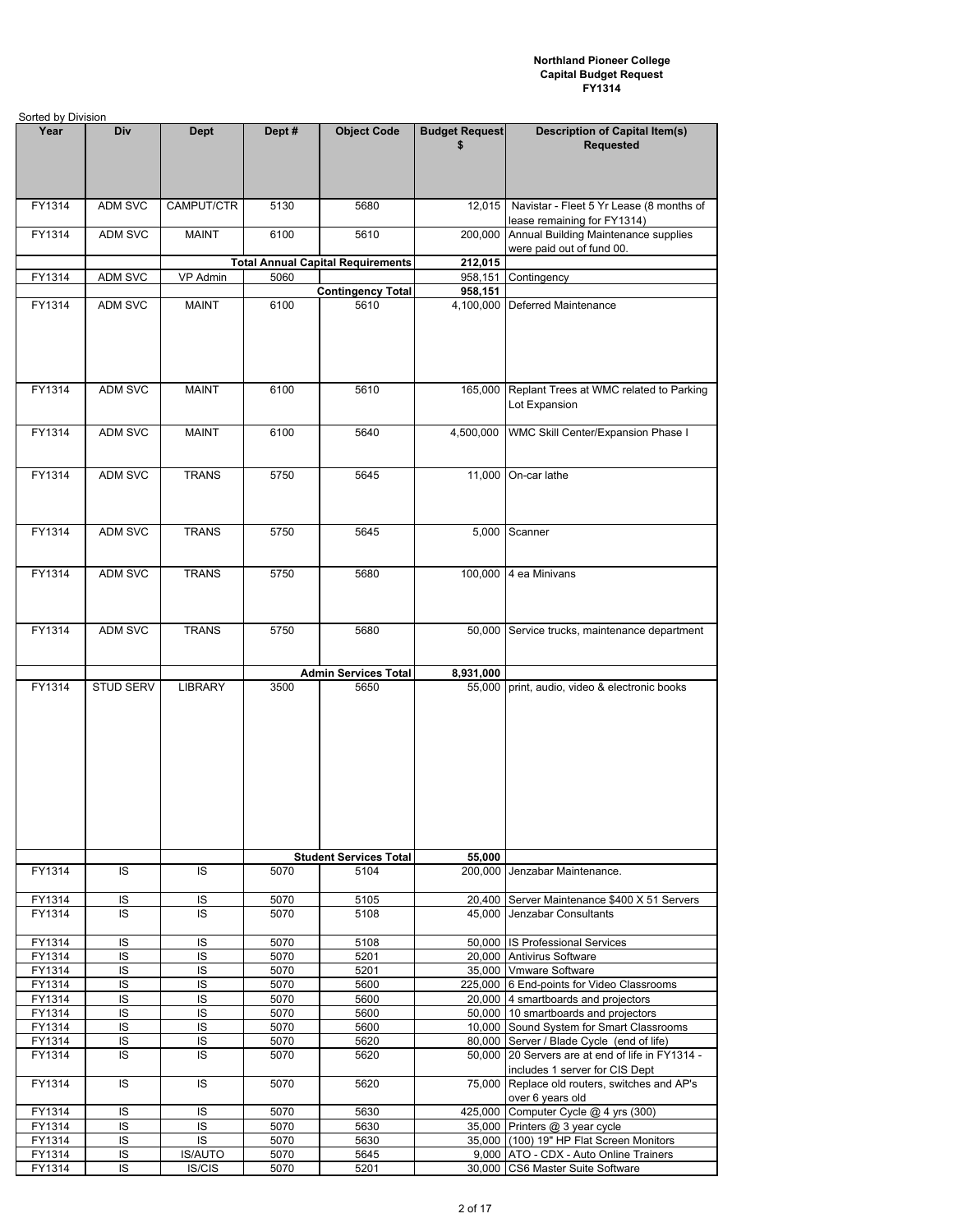|                  | Sorted by Division |                  |              |                      |                             |                                                                                                                                               |  |  |  |
|------------------|--------------------|------------------|--------------|----------------------|-----------------------------|-----------------------------------------------------------------------------------------------------------------------------------------------|--|--|--|
| Year             | Div                | <b>Dept</b>      | Dept#        | <b>Object Code</b>   | <b>Budget Request</b><br>\$ | <b>Description of Capital Item(s)</b><br><b>Requested</b>                                                                                     |  |  |  |
| FY1314           | IS                 | IS/CIS           | 5070         | 5630                 | 20,000                      | Computers, Monitors, Test Equip, Server,<br>Smartboard - CIS Dept to expand A+ and<br>N+ Programs. tudents take apart & rebuild<br>computers. |  |  |  |
| FY1314           | IS                 | <b>IS/CONST</b>  | 5070         | 5600                 |                             | 5,000 1 Smartboard & Projector                                                                                                                |  |  |  |
| FY1314           | IS                 | <b>IS/CONST</b>  | 5070         | 5630                 |                             | 18,000 15 Computers/Monitors                                                                                                                  |  |  |  |
| FY1314           | IS                 | IS/COSMO         | 5070         | 5201                 |                             | 10,629 Discovery Pro Software                                                                                                                 |  |  |  |
| FY1314<br>FY1314 | IS<br>IS           | IS/IMO<br>IS/IMO | 5070<br>5070 | 5600<br>5630         |                             | 5,000 1 Smartboard & Projector<br>30,000 20 Desktop Computers                                                                                 |  |  |  |
| FY1314           | IS                 | IS/TLC           | 5070         | 5600                 |                             | 6,000 1 Smartboard, projector, doc camera                                                                                                     |  |  |  |
| FY1314           | IS                 | PAD              | 5700         | 5316                 | 16,000                      | Konica Minolta Copier Lease                                                                                                                   |  |  |  |
| FY1314           | IS                 | PAD              | 5700         | 5645                 | 10,000                      | Replacement of aged and broken<br>equipment                                                                                                   |  |  |  |
|                  |                    |                  |              | <b>IS Total</b>      | 1,535,029                   |                                                                                                                                               |  |  |  |
| FY1314           | <b>ARTS</b>        | PER ARTS         | 10-8430      | 5645                 | \$<br>9,000<br>\$<br>11,000 | Electric Winch System                                                                                                                         |  |  |  |
|                  |                    |                  |              |                      | \$<br>7,000                 |                                                                                                                                               |  |  |  |
|                  |                    |                  |              | Arts & Science Total | 27,000                      |                                                                                                                                               |  |  |  |
| FY1314           | <b>CTE</b>         | <b>AJS</b>       | 1205         | 5645                 | 20,000                      | Fitness equipment                                                                                                                             |  |  |  |
| FY1314           | <b>CTE</b>         | <b>AJS</b>       | 1205         | 5645                 | 15,000                      | <b>Wrestling Mats</b>                                                                                                                         |  |  |  |
| FY1314           | <b>CTE</b>         | <b>AJS</b>       | 1205         | 5645                 | 10,000                      | Police Training equipment                                                                                                                     |  |  |  |
| FY1314           | <b>CTE</b>         | <b>ATO</b>       | 1110         | 5645                 | 20,000                      | Two-Scanners                                                                                                                                  |  |  |  |
| FY1314           | <b>CTE</b>         | <b>ATO</b>       | 1110         | 5645                 | 6,000                       | Oil and Coolant recovery system                                                                                                               |  |  |  |
| FY1314           | <b>CTE</b>         | CON              | 1135         | 5645                 | 75,000                      | 2 Cat Equipment Simulators                                                                                                                    |  |  |  |
| FY1314           | CTE                | CON              | 1135         | 5208                 | 27,000                      | 16 pieces of shop equipment: ie. table<br>saw, compound miter saw, sander, drill<br>press, and router                                         |  |  |  |
| FY1314           | <b>CTE</b>         | <b>FRS</b>       | 1336         | 5645                 | 55,000                      | <b>Hydraulic Ventilation Prop</b>                                                                                                             |  |  |  |
| FY1314           | <b>CTE</b>         | <b>FRS</b>       | 1336         | 5208                 | 4,000                       | Turn-outs                                                                                                                                     |  |  |  |
| FY1314           | <b>CTE</b>         | <b>FRS</b>       | 1336         | 5645                 | 7,800                       | <b>Flashfire Training System</b>                                                                                                              |  |  |  |
| FY1314           | <b>CTE</b>         | <b>IMO</b>       | 1155         | 5645                 | 40,000                      | Training Props for NCCER site test                                                                                                            |  |  |  |
| FY1314           | <b>CTE</b>         | <b>IMO</b>       | 1155         | 5645                 | 75,000                      | Robotics and Automation Sytems                                                                                                                |  |  |  |
| FY1314           | <b>CTE</b>         | <b>WLD</b>       | 1170         | 5645                 | 29,400                      | Six (two for each shop)-All process<br>welding machines                                                                                       |  |  |  |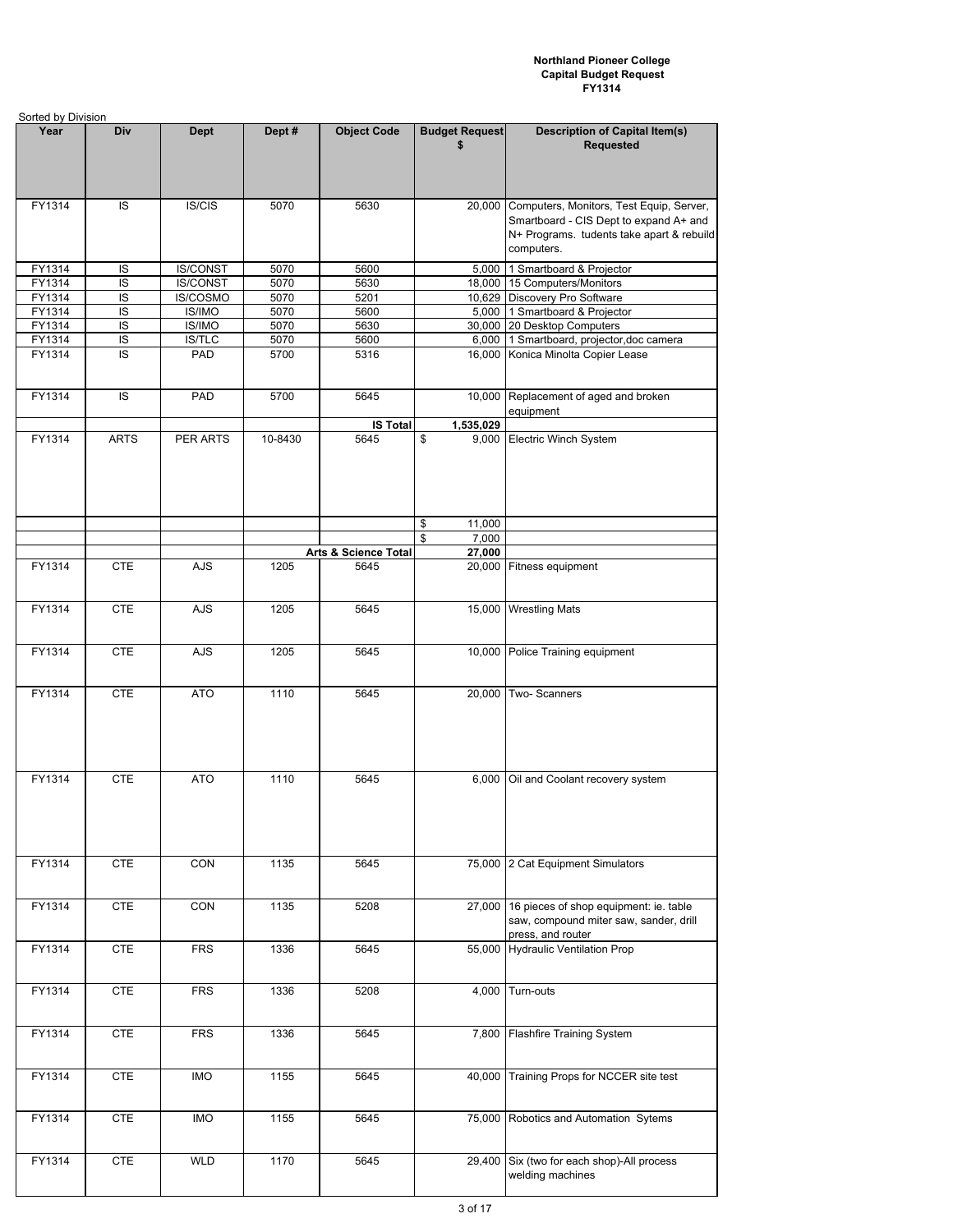| Sorted by Division |             |             |        |                                 |                             |                                                           |
|--------------------|-------------|-------------|--------|---------------------------------|-----------------------------|-----------------------------------------------------------|
| Year               | Div         | <b>Dept</b> | Dept # | <b>Object Code</b>              | <b>Budget Request</b><br>\$ | <b>Description of Capital Item(s)</b><br><b>Requested</b> |
| FY1314             | <b>CTE</b>  | <b>WLD</b>  | 1170   | 5645                            | 3,000                       | Two - Magnetic Particle testing units                     |
| FY1314             | <b>CTE</b>  | <b>WLD</b>  | 1170   | 5645                            | 12,000                      | Replacement Filters for Ventilations<br>Systems           |
|                    |             |             |        | <b>CTE Total</b>                | 399,200                     |                                                           |
| FY1314             | <b>NURS</b> | <b>NURS</b> | 1375   | 5645                            | 39,280                      | Sim Med Disp System                                       |
| FY1314             | <b>NURS</b> | <b>NURS</b> | 1375   | 5645                            |                             | 10,625 NLN Scenarios, 2 vol.                              |
| FY1314             | <b>NURS</b> | <b>NURS</b> | 1375   | 5645                            |                             | 25,000 Simulated EMR                                      |
| FY1314             | <b>NURS</b> | <b>NURS</b> | 1375   | 5645                            | 7,000                       | Sim Pads X2                                               |
|                    |             |             |        | <b>Nursing Total</b>            | 81,905                      |                                                           |
| FY1314             | <b>CTE</b>  | <b>NATC</b> | 1025   | 5610                            |                             | 25,000 Install Natural Gas Lines                          |
| FY1314             | <b>CTE</b>  | <b>NATC</b> | 1025   | 5610                            |                             | 200,000 New "dirty" classroom                             |
| FY1314             | <b>CTE</b>  | <b>NATC</b> | 1025   | 5610                            |                             | 50,000 Building needs to be stabilized                    |
| FY1314             | <b>CTE</b>  | <b>NATC</b> | 1025   | 5610                            | 30,000                      | roof needs to be resealed                                 |
| FY1314             | <b>CTE</b>  | <b>NATC</b> | 1025   | 5610                            | 20,000                      | Burn Tower needs Annual Inspection/<br>repairs            |
| FY1314             | <b>CTE</b>  | <b>NATC</b> | 1025   | 5645                            | 5,000                       | <b>Traffic Pylons</b>                                     |
| FY1314             | <b>CTE</b>  | <b>NATC</b> | 1025   | 5610                            | 10,000                      | <b>Training Props</b>                                     |
| FY1314             | CTE/IS      | NATC/IS     | 5070   | 5105                            |                             | 10,000 New WAN Connection (NATC)                          |
|                    |             |             |        | <b>NATC Total</b>               | 350,000                     |                                                           |
|                    |             |             |        |                                 |                             |                                                           |
|                    |             |             |        | <b>Total NPC Annual Capital</b> | 12,199,300                  |                                                           |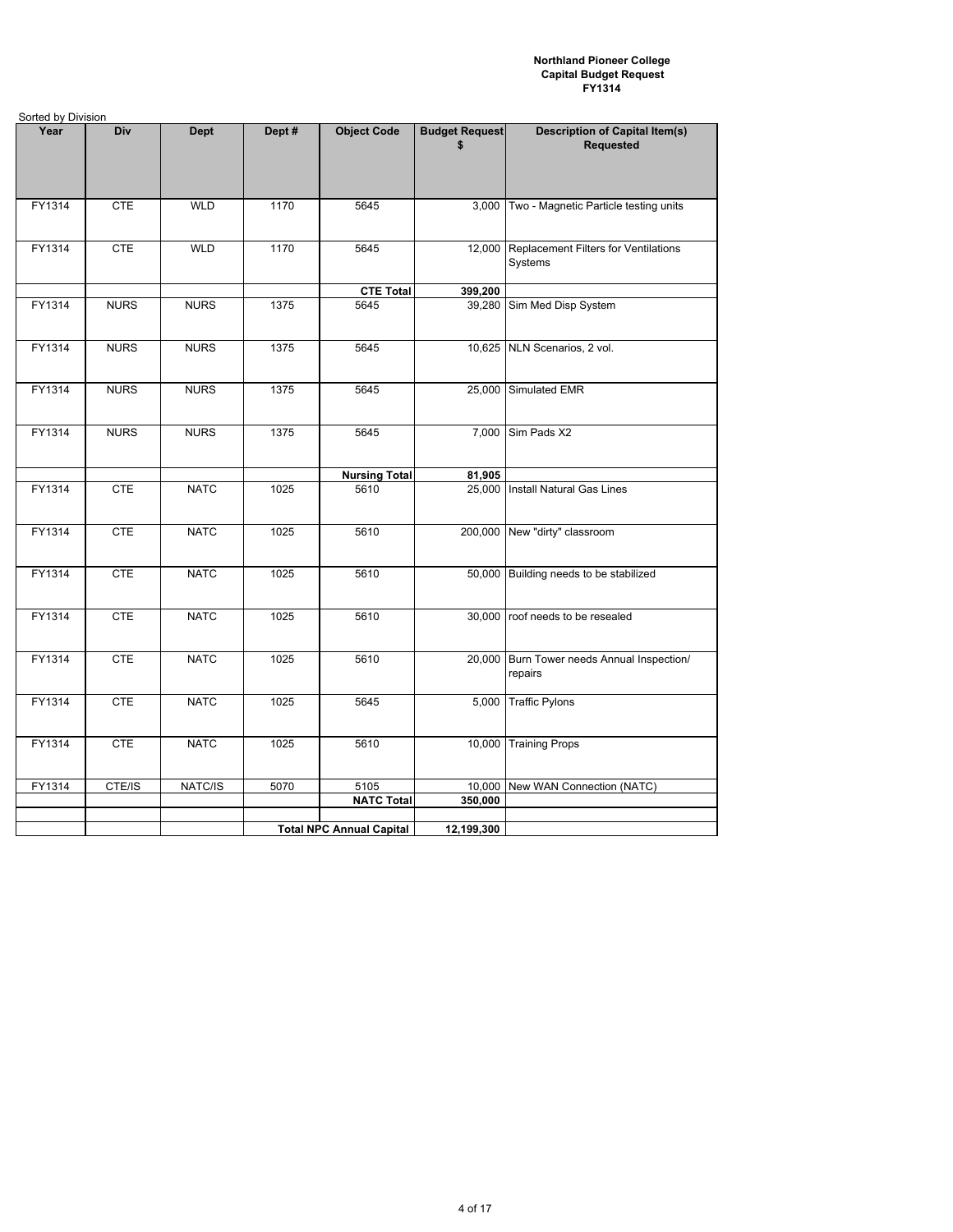| <b>Justification for Request</b>                                                         | <b>How Does Request Tie to</b>                                 | <b>Can Request Be</b>   | <b>STEM ITEMS</b> |
|------------------------------------------------------------------------------------------|----------------------------------------------------------------|-------------------------|-------------------|
|                                                                                          | <b>Strategic Plan?</b>                                         | Postponed?<br>How long? |                   |
|                                                                                          |                                                                |                         |                   |
| Annual Capital Requirements                                                              |                                                                |                         |                   |
| Annual Capital Requirements                                                              |                                                                |                         |                   |
|                                                                                          |                                                                |                         |                   |
|                                                                                          |                                                                |                         |                   |
| In addition to capital budget for ongoing                                                | Pillar 6 - Strengthen Facilities                               | No                      |                   |
| maintenance an aggressive "catch-up"                                                     | through Planning,                                              |                         |                   |
| campaign is needed to begin to bring facilities                                          | Development and Renewal                                        |                         |                   |
| up to standards college-wide. The requested                                              |                                                                |                         |                   |
| budget will not allow for all outstanding                                                |                                                                |                         |                   |
| projects to be completed.<br>City of Show Low Compliance Requirement                     | Pillar 6 - Strengthen Facilities                               | No                      |                   |
|                                                                                          | through Planning,                                              |                         |                   |
|                                                                                          | Development and Renewal                                        |                         |                   |
| Relocation of off campus facility use plus                                               | Pillar 6 - Strengthen Facilities                               | Yes                     |                   |
| addition of new programs and classrooms.                                                 | through Planning,                                              |                         |                   |
|                                                                                          | Development and Renewal                                        |                         |                   |
| needed to resurface brakes on new vehicles                                               | allow faculty and staff to travel                              | No                      |                   |
| in the fleet.                                                                            | in district safely and allows<br>better maintenance of college |                         |                   |
|                                                                                          | vehicles. Pillar 6                                             |                         |                   |
| Diagnostic tool required to trouble shoot                                                | Keep vehicles in best                                          | No                      |                   |
| vehicle problems for NPC vrehicles newer                                                 | operation order possible. Pillar                               |                         |                   |
| than 2005                                                                                | 6                                                              |                         |                   |
| Save fuel, replace 4 older vehicles,                                                     | Pillar 6, also allow students,                                 | No                      |                   |
|                                                                                          | faculty, and staff to move<br>around district more effeciently |                         |                   |
|                                                                                          |                                                                |                         |                   |
| Replace older vehicles                                                                   | Pillar 6. Allow maintenance                                    | Yes, 1 Year             |                   |
|                                                                                          | staff to move around                                           |                         |                   |
|                                                                                          | effectiently and safely                                        |                         |                   |
| For student and faculty research and                                                     | HLC 2b The organization's                                      | No                      |                   |
| instruction. This was the amount in 2008-                                                | resource base supports its                                     |                         |                   |
| 2009. The average cost of Humanities book is                                             | educational programs and its                                   |                         |                   |
| \$58.99; Sciences is \$\$58.09; Social Sciences                                          | plans for maintianing and                                      |                         |                   |
| \$66.32. We are trying to expand this portion                                            | strengthening their quality in                                 |                         |                   |
| of our collection. The costs vary such as<br>"Effectual Entrepreneurship" \$155 one user | the future. HLC 3d The<br>organization's learning              |                         |                   |
| at a time or \$232.50 for 3 simultaneous users.                                          | resources support student                                      |                         |                   |
| For print the cost is \$160. "Why They Die" is                                           | learning and effective                                         |                         |                   |
| \$70.00 for 1 user at a time and same as print                                           | teaching.                                                      |                         |                   |
| cost; no more than one user at a time.                                                   |                                                                |                         |                   |
|                                                                                          |                                                                |                         |                   |
| Yearly Maintenance Contract                                                              | Pillar 3.1.1, 3.2.1                                            | No.                     |                   |
|                                                                                          |                                                                |                         |                   |
| Yearly Maintenance Contract                                                              | Pillar 3.1.1                                                   | No<br>No                |                   |
| Consultants to train and update NPC Servers                                              | Pillar 3.1.1, 3.2.1, 3.2.2                                     |                         |                   |
| Outside Consultant as needed                                                             | Pillar 3.1.1                                                   | No                      |                   |
| New Purchase                                                                             | Pillar 3.2.1                                                   | Unknown                 |                   |
| for 2 new Servers                                                                        | Pillar 3.2.1                                                   | Unknown                 |                   |
| Replace Video Equipment (6 years old)<br>4 Smart Classrooms - NEW                        | Pillar 3.1.1, 3.2.1                                            | No                      |                   |
| Lifecycle Replacement                                                                    | Pillar 3.1.1, 3.2.1<br>Pillar 3.1.1, 3.2.1                     | No<br>No                |                   |
| Better Sound Quality for the Students                                                    | Pillar 3.1.1, 3.2.1                                            | No                      |                   |
| Update Aging Server/Blade Cycle                                                          | Pillar 3.1.1                                                   | No                      |                   |
| <b>Update Aging Server</b>                                                               | Pillar 3.1.1, 3.2.1                                            | Yes                     |                   |
| Update Aging Routers, Switches, and Aps                                                  | Pillar 3.1.1                                                   | No                      |                   |
|                                                                                          |                                                                |                         |                   |
| Replace 25% of computers - 4 yr cycle                                                    | Pillar 3.1.1                                                   | No                      |                   |
| Replace 33% of printers - 3 year cycle                                                   | Pillar 3.1.1                                                   | No                      |                   |
| Replace aging monitors as needed.<br>Automotive - Trainers                               | Pillar 3.1.1<br>Pillar 3.1.1                                   | No<br>No                |                   |
| CIS Labs - Upgrade                                                                       | 9980                                                           | Unknown                 |                   |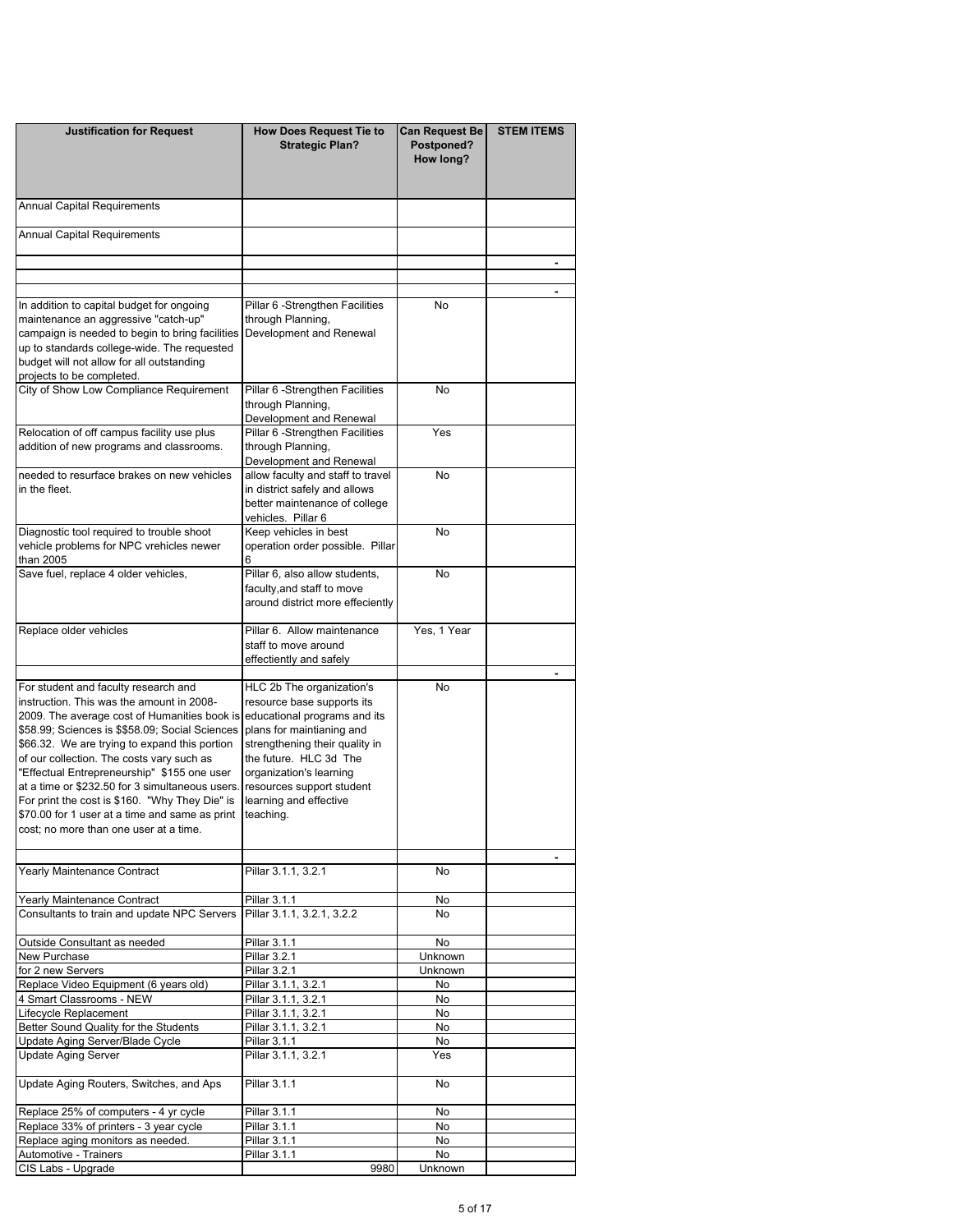| <b>Justification for Request</b>                                                      | <b>How Does Request Tie to</b>                                    | <b>Can Request Be</b> | <b>STEM ITEMS</b> |
|---------------------------------------------------------------------------------------|-------------------------------------------------------------------|-----------------------|-------------------|
|                                                                                       | <b>Strategic Plan?</b>                                            | Postponed?            |                   |
|                                                                                       |                                                                   | How long?             |                   |
|                                                                                       |                                                                   |                       |                   |
| New Computers, Monitors, Test Equip,                                                  | Pillar 3.1.1, 3.2.1                                               | <b>Unknown</b>        |                   |
| Smartboard, Server - CIS                                                              |                                                                   |                       |                   |
|                                                                                       |                                                                   |                       |                   |
|                                                                                       |                                                                   |                       |                   |
| For Construction - New<br>Construction Lab                                            | Pillar 3.1.1, 3.2.1<br>Pillar 3.1.1, 3.2.1                        | Unknown<br>Unknown    |                   |
| COSMO                                                                                 | Pillar 3.2.1                                                      | Unknown               |                   |
| For IMO - New                                                                         | Pillar 3.1.1, 3.2.1                                               | Unknown               |                   |
| <b>IMO for CBT Testing</b>                                                            | Pillar 3.1.1, 3.2.1                                               | Unknown               |                   |
| LCC TLC Lab (LC110)<br>Old Copier at end of life was replaced with                    | Pillar 3.1.1, 3.2.1<br>Pillar 3.2.1                               | Unknown<br>No         |                   |
| new to continue professional production for                                           |                                                                   |                       |                   |
| our staff and students                                                                |                                                                   |                       |                   |
| To maintain a professional production for our                                         | Pillar 3.2.1                                                      | No                    |                   |
| staff and student.                                                                    |                                                                   |                       |                   |
| The hand crank winch system is extremely                                              | Pillar 6.2.1                                                      | Yes. 1 year           |                   |
| cumbersome and time-consuming to operate.                                             |                                                                   |                       |                   |
| An electric winch system would allow for                                              |                                                                   |                       |                   |
| silently raising and lowering battens which<br>may be beneficial for performances and |                                                                   |                       |                   |
| community events in the PAC.                                                          |                                                                   |                       |                   |
|                                                                                       |                                                                   |                       |                   |
|                                                                                       |                                                                   |                       |                   |
| Weights and Cardio equipment, can be used                                             | Pillar 1 - Advance High Quality                                   | No                    |                   |
| for both the AJS and FRS classes                                                      | Accessible Learning                                               |                       |                   |
|                                                                                       | Opportunities                                                     |                       |                   |
| Mats used for Defensive Tactics training, and                                         | Pillar 1 - Advance High Quality                                   | No                    |                   |
| physical fitness training. Safety issue to<br>prevent injuries, required by AZPOST    | Accessible Learning<br>Opportunities                              |                       |                   |
| RedMan suits, defensive tactics equipment                                             | Pillar 1 - Advance High Quality                                   | No                    |                   |
|                                                                                       | Accessible Learning                                               |                       |                   |
|                                                                                       | Opportunities                                                     |                       |                   |
| Keep to current industry standards                                                    | 6.2.3 Identify specific facility<br>needs for existing and future | <b>No</b>             |                   |
|                                                                                       | programs throughout the                                           |                       |                   |
|                                                                                       | district Supports HLC Core                                        |                       |                   |
|                                                                                       | Components.                                                       |                       |                   |
|                                                                                       | 2ad, 3c, 4ac, 5abcd<br>6.2.3 Identify specific facility           | No                    |                   |
| To comply with EPA guidelines on oil disposal                                         | needs for existing and future                                     |                       |                   |
|                                                                                       | programs throughout the                                           |                       |                   |
|                                                                                       | district Supports HLC Core                                        |                       |                   |
|                                                                                       | Components.                                                       |                       |                   |
| Equipment needed for level 4                                                          | 2ad, 3c, 4ac, 5abcd<br>Pillar 6- Strenthen Facilities             | Yes, 2 Years          | 75,000            |
|                                                                                       | through Planning,                                                 |                       |                   |
|                                                                                       | Development and Renewal                                           |                       |                   |
| Equipment needed for level 4                                                          | Pillar 6- Strenthen Facilities                                    | No                    |                   |
|                                                                                       | through Planning,<br>Development and Renewal                      |                       |                   |
| Provides a tool for realistic hands on training                                       | Pillar 6 - Strengthen Facilities                                  | No                    |                   |
| for FF I & II class, do not have anywhere to                                          | through Planning,                                                 |                       |                   |
| current train on this                                                                 | Development and Renewal                                           |                       |                   |
| Replace Instructor turn-outs safety issue                                             | Pillar 6 - Strengthen Facilities<br>through Planning,             | No                    |                   |
|                                                                                       | Development and Renewal                                           |                       |                   |
| Simulator to show students live fire simulation                                       | Pillar 6 - Strengthen Facilities                                  | No                    |                   |
| for safety training                                                                   | through Planning,                                                 |                       |                   |
|                                                                                       | Development and Renewal                                           |                       |                   |
| Equipment needed for the online<br>testing/performance testing. Monitored and         | Pillar 6- Strenthen Facilities<br>through Planning,               | Yes 14/15             | 40,000            |
| proctored in a controlled envrionment.                                                | Development and Renewal                                           |                       |                   |
| Equipment needed for level 1 and 2                                                    | Pillar 6- Strenthen Facilities                                    | No                    | 75,000            |
|                                                                                       | through Planning,                                                 |                       |                   |
| Replace worn machines as part of facility                                             | Development and Renewal<br>Supports HLC Core                      | No                    |                   |
| maintenance                                                                           | Components 2ad, 3c, 4ac,                                          |                       |                   |
|                                                                                       | 5abcd                                                             |                       |                   |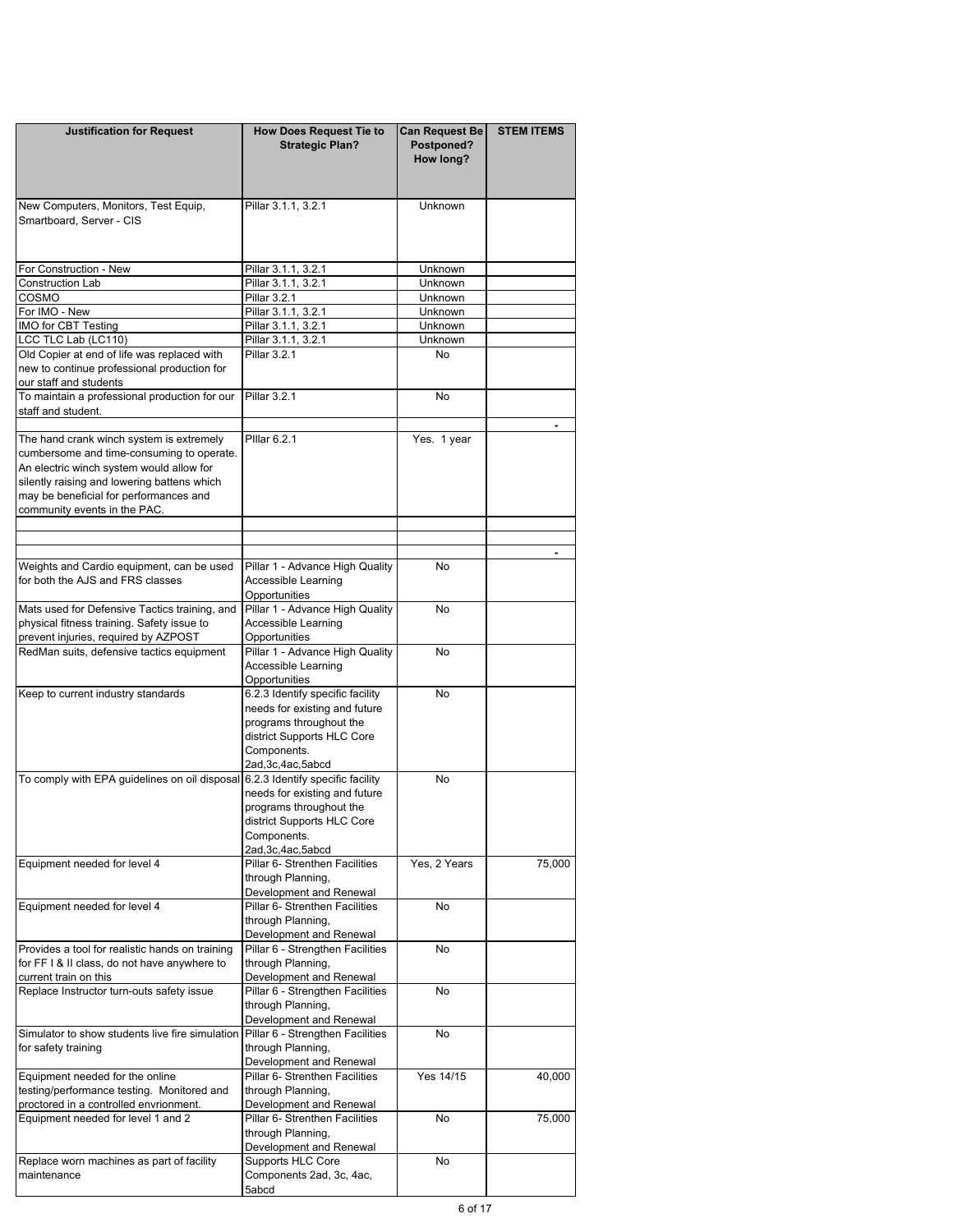| <b>Justification for Request</b>               | <b>How Does Request Tie to</b><br><b>Strategic Plan?</b>                | <b>Can Request Be</b><br>Postponed?<br>How long? | <b>STEM ITEMS</b> |
|------------------------------------------------|-------------------------------------------------------------------------|--------------------------------------------------|-------------------|
| Provide new and different technology to        | Pillar 6- Strengthen Facilities                                         | Yes, 1 Year                                      |                   |
| students for non-destructive testing methods   | through Planning,                                                       |                                                  |                   |
|                                                | Development and Renewal                                                 |                                                  |                   |
| Past due for updating Ventilation at 3         | Supports HLC Core                                                       | No                                               |                   |
| locations (once every 5 years)                 | Components 2ad, 3c, 4ac,                                                |                                                  |                   |
|                                                | 5abcd                                                                   |                                                  |                   |
|                                                |                                                                         |                                                  | 190,000           |
| Provides students with real life practice      | Pillar I - Advance High Quality<br>Accessable Learning<br>Opportunities | Yes, 1 Year                                      |                   |
| To use with simulators, enhance lab skills     | Pillar I - Advance High Quality<br>Accessable Learning<br>Opportunities | <b>No</b>                                        |                   |
| Provide real life documentations opportunities | Pillar I - Advance High Quality                                         | <b>No</b>                                        |                   |
| for students prior to clinical                 | Accessable Learning                                                     |                                                  |                   |
|                                                | Opportunities                                                           |                                                  |                   |
| Upgrade for existing vital sim mannequins      | Pillar I - Advance High Quality                                         | Yes, 1 Year                                      | 7,000             |
|                                                | Accessable Learning                                                     |                                                  |                   |
|                                                | Opportunities                                                           |                                                  |                   |
|                                                |                                                                         |                                                  | 7,000             |
| allow for controlled live fire training        | Pillar 6 - Strengthen Facilities                                        | <b>No</b>                                        |                   |
|                                                | through Planning,                                                       |                                                  |                   |
|                                                | Development and Renewal                                                 |                                                  |                   |
| large open classroom building to include       | Pillar 6 - Strengthen Facilities                                        | No                                               |                   |
| showers/restrooms/lockers for students         | through Planning,                                                       |                                                  |                   |
| involved in training                           | Development and Renewal                                                 |                                                  |                   |
| floors are sagging, walls are cracking, doors  | Pillar 6 - Strengthen Facilities                                        | No                                               |                   |
| won't close properly                           | through Planning,                                                       |                                                  |                   |
|                                                | Development and Renewal                                                 |                                                  |                   |
| sealant on roof is cracking, needs to be       | Pillar 6 - Strengthen Facilities                                        | <b>No</b>                                        |                   |
| recoated to prevent leaks                      | through Planning,                                                       |                                                  |                   |
|                                                | Development and Renewal                                                 |                                                  |                   |
| NFPA requirements for live fire burn room      | Pillar 6 - Strengthen Facilities                                        | <b>No</b>                                        |                   |
| inspection                                     | through Planning,                                                       |                                                  |                   |
|                                                | Development and Renewal                                                 |                                                  |                   |
| replace worn out pylones (traffic cones) for   | Pillar 1 - Advance High Quality                                         | Yes                                              |                   |
| Driver Training, can be used for both AJS and  | Accessible Learning                                                     |                                                  |                   |
| FRS classes                                    | Opportunities                                                           |                                                  |                   |
| purchased material to build "training props"   | Pillar 6 - Strengthen Facilities                                        | <b>No</b>                                        |                   |
| within each level of the burn tower            | through Planning,                                                       |                                                  |                   |
|                                                | Development and Renewal                                                 |                                                  |                   |
| Yearly Maintenance Contract                    | Pillar 3.1.1, 3.2.1                                                     | Yes                                              |                   |
|                                                |                                                                         |                                                  |                   |
|                                                |                                                                         |                                                  |                   |
|                                                |                                                                         |                                                  | 197.000           |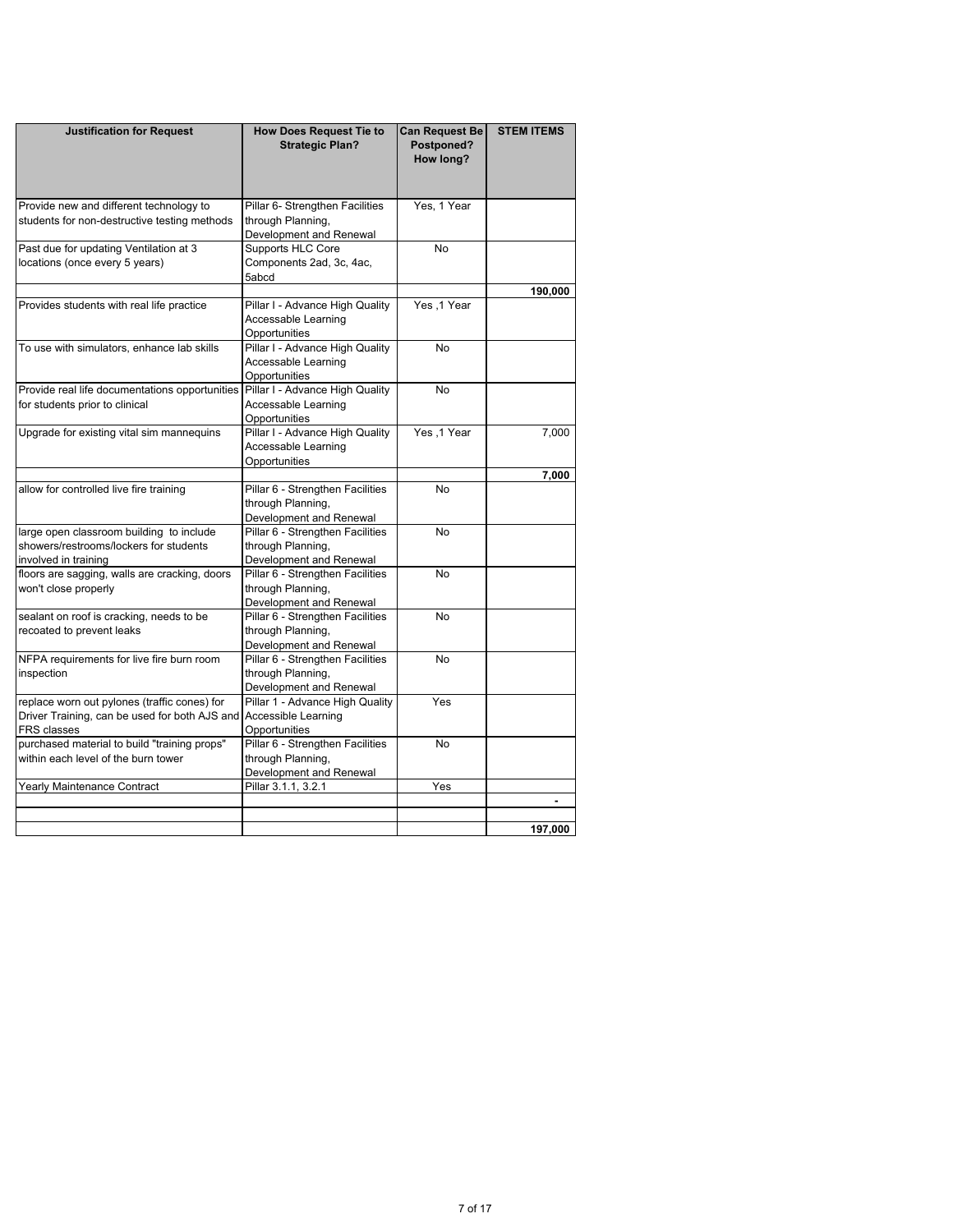| Sorted by Division |                            |                |              |                                          |                                       |                                                                                                      |
|--------------------|----------------------------|----------------|--------------|------------------------------------------|---------------------------------------|------------------------------------------------------------------------------------------------------|
| Year               | Div                        | <b>Dept</b>    | Dept#        | <b>Object Code</b>                       | <b>Budget</b><br><b>Request</b><br>\$ | <b>Description of Capital Item(s)</b><br><b>Requested</b>                                            |
| FY1415             | <b>ADM SVC</b>             | <b>MAINT</b>   | 6100         | 5610                                     | 200,000                               | Annual Building Maintenance supplies<br>were paid out of fund 00.                                    |
|                    |                            |                |              | <b>Total Annual Capital Requirements</b> | 200,000                               |                                                                                                      |
| FY1415             | ADM SVC                    | VP Admin       | 5060         |                                          | 1,000,000                             | Contingency                                                                                          |
|                    |                            |                |              | <b>Contingency Total</b>                 | 1,000,000                             |                                                                                                      |
| FY1415             | <b>ADM SVC</b>             | <b>MAINT</b>   | 6100         | 5610                                     | 3,200,000                             | Deferred Maintenance                                                                                 |
| FY1415             | ADM SVC                    | <b>MAINT</b>   | 6100         | 5610                                     | 3,000,000                             | WMC Expansion - Phase 2                                                                              |
| FY1415             | <b>ADM SVC</b>             | <b>TRANS</b>   | 5750         | 5645                                     | \$<br>11.000                          | Tire Changing machine and balancer                                                                   |
| FY1415             | <b>ADM SVC</b>             | <b>TRANS</b>   | 5750         | 5645                                     | \$<br>5,000                           | Floor jacks and misc. auto equipment                                                                 |
| FY1415             | <b>ADM SVC</b>             | <b>TRANS</b>   | 5750         | 5680                                     | \$<br>225,000                         | 10 new vehicles                                                                                      |
| FY1415             | ADM SVC                    | <b>TRANS</b>   | 5750         | 5680                                     | \$<br>50,000                          | Service trucks, maintenance department                                                               |
| FY1415             | ADM SVC                    | <b>TRANS</b>   | 5750         | 5680                                     | \$<br>35,000                          | cab and chassis                                                                                      |
|                    |                            |                |              | <b>Admin Services Total</b>              | 6,526,000                             |                                                                                                      |
| FY1415             | STUD SERV                  | <b>LIBRARY</b> | 3500         | 5650                                     | \$<br>55,000                          | print, audio, video                                                                                  |
|                    |                            |                |              | <b>Student Services Total</b>            | 55,000                                |                                                                                                      |
| FY1415<br>FY1415   | IS<br>IS                   | ΙS<br>IS       | 5070<br>5070 | 5104<br>5105                             |                                       | 200,000 Jenzabar Maintenance.<br>225,000 WAN                                                         |
| FY1415             | IS                         | IS             | 5070         | 5105                                     |                                       | 20,400 Server Maintenance \$400 X 51                                                                 |
| FY1415             | $\overline{1S}$            | IS             | 5070         | 5108                                     |                                       | 45,000 Jenzabar Consultants                                                                          |
| FY1415             | $\overline{S}$             | IS             | 5070         | 5108                                     |                                       | 50,000 IS Professional Services                                                                      |
| FY1415             | IS                         | IS             | 5070         | 5201                                     |                                       | 20,000 Antivirus Software                                                                            |
| FY1415             | IS                         | IS             | 5070         | 5201                                     |                                       | 35,000 Vmware Software                                                                               |
| FY1415             | IS                         | IS             | 5070         | 5600                                     |                                       | 240,000 6 End-points - Video Classrooms                                                              |
| FY1415             | $\overline{S}$             | IS             | 5070         | 5600                                     |                                       | 20,000 4 smartboards and projectors                                                                  |
| FY1415             | $\overline{1S}$            | IS             | 5070         | 5600                                     |                                       | 50,000 10 Smartboards & Projectors                                                                   |
| FY1415             | $\sf IS$<br>$\overline{S}$ | IS<br>IS       | 5070<br>5070 | 5600<br>5620                             | 5,000                                 | Sound system for Smart Classrooms                                                                    |
| FY1415<br>FY1415   | IS                         | IS             | 5070         | 5620                                     | 200,000<br>55,000                     | Blade Cycle (end of life)<br>20 Servers are at end of life (includes 1<br>server for CIS Dept)       |
| FY1415             | IS                         | IS             | 5070         | 5620                                     | 65,000                                | Replace old routers, switches and AP's<br>over 6 years old                                           |
| FY1415             | IS                         | IS             | 5070         | 5620                                     | 10,000                                | Network Operations Center for monitoring<br>network devices, systems, virtualizationa<br>and storage |
| FY1415             | IS                         | IS             | 5070         | 5630                                     | 425,000                               | Computer Cycle @ 4 years (300<br>computers)                                                          |
| FY1415             | IS                         | IS             | 5070         | 5630                                     | 35,000                                | Printers @ 3 year cycle                                                                              |
| FY1415             | $\overline{S}$             | IS             | 5070         | 5630                                     | 35,000                                | (100) 19" HP Flat Screen Monitors                                                                    |
| FY1415             | IS                         | PAD            | 5700         | 5316                                     | 16,000                                | Konica Minolta Copier Lease                                                                          |
|                    |                            |                |              | <b>IS Total</b>                          | 1,751,400                             |                                                                                                      |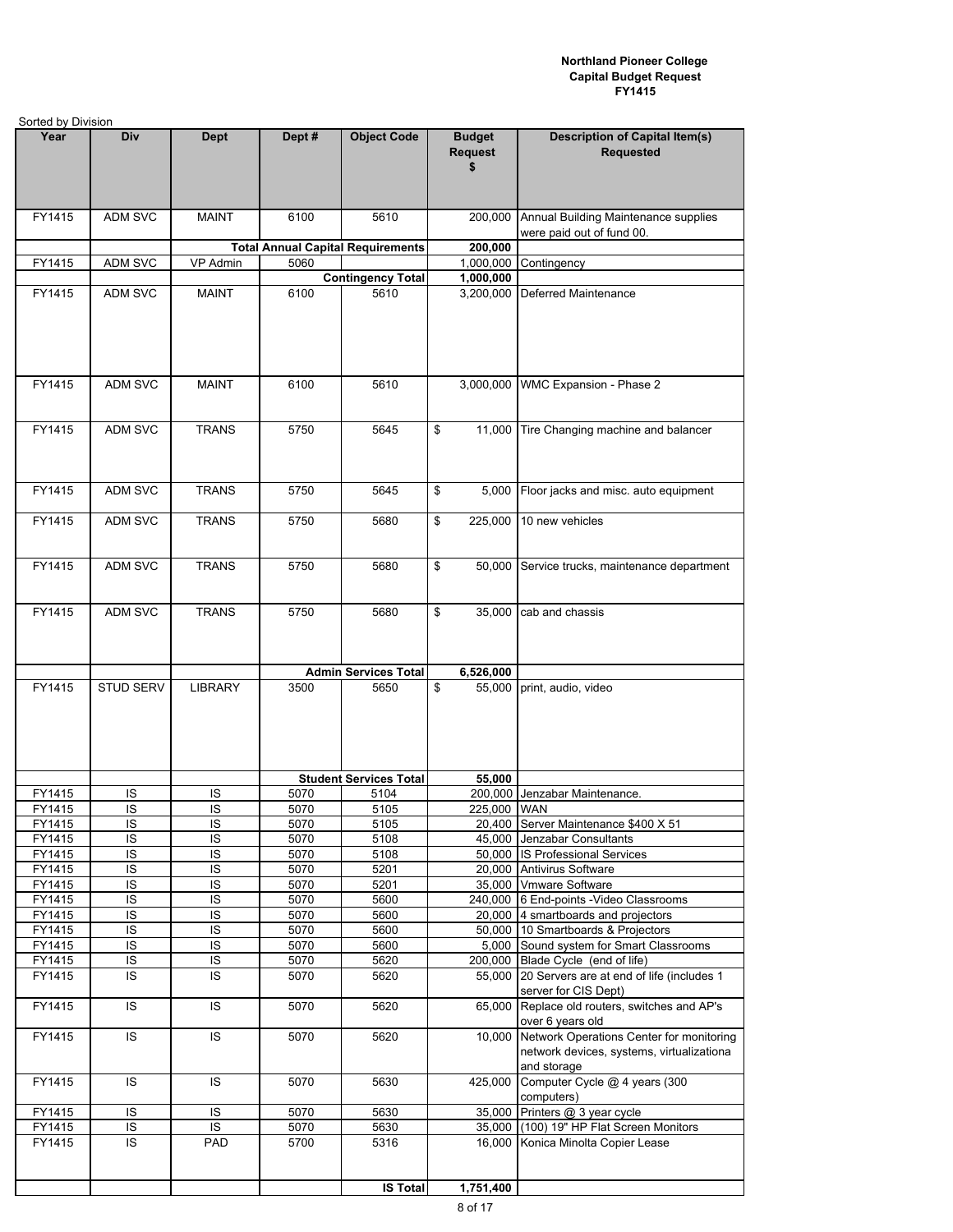| Sorted by Division |                          |             |              |                                 |                                       |                                                             |  |  |
|--------------------|--------------------------|-------------|--------------|---------------------------------|---------------------------------------|-------------------------------------------------------------|--|--|
| Year               | Div                      | <b>Dept</b> | Dept #       | <b>Object Code</b>              | <b>Budget</b><br><b>Request</b><br>\$ | <b>Description of Capital Item(s)</b><br><b>Requested</b>   |  |  |
| FY1415             | <b>ARTS</b>              | PER ARTS    | 10-8430      | 5645                            | \$<br>11,000                          | Curtain/Track System                                        |  |  |
|                    |                          |             |              | <b>Arts &amp; Science Total</b> | 11,000                                |                                                             |  |  |
| FY1415             | <b>CTE</b>               | <b>AJS</b>  | 1205         | 5645                            |                                       | 10,000 Fitness equipment                                    |  |  |
| FY1415             | <b>CTE</b>               | <b>ATO</b>  | 1110         | 5645                            | 30,000                                | Three-Scanners                                              |  |  |
| FY1415             | <b>CTE</b>               | <b>ATO</b>  | 1110         | 5645                            | 10,000                                | Twin Post Hoist                                             |  |  |
| FY1415             | <b>CTE</b>               | <b>ATO</b>  | 1110         | 5645                            |                                       | 15,000 Computer Numeric Router                              |  |  |
| FY1415             | <b>CTE</b>               | CON         | 1135         | 5208                            | 500                                   | Chain Saw                                                   |  |  |
| FY1415             | <b>CTE</b>               | CON         | 1135         | 5208                            |                                       | 1,500 Tile Saw                                              |  |  |
| FY1415             | <b>CTE</b>               | CON         | 1135         | 5208                            |                                       | 2,000 Paint Sprayer                                         |  |  |
| FY1415             | <b>CTE</b>               | CON         | 1135         | 5208                            |                                       | 10,000 Man Lift                                             |  |  |
| FY1415             | <b>CTE</b>               | CON         | 1135         | 5208                            | 2,000                                 | Solar Panel                                                 |  |  |
| FY1415             | <b>CTE</b>               | CON         | 1135         | 5208                            |                                       | 300 Replacement Tools                                       |  |  |
| FY1415             | <b>CTE</b>               | CON         | 1135         | 5208                            |                                       | 500 Light Plant                                             |  |  |
| FY1415<br>FY1415   | <b>CTE</b><br><b>CTE</b> | CON<br>CON  | 1135<br>1135 | 5208<br>5208                    |                                       | 500 Grinders<br>Confined Space Retrieval                    |  |  |
| FY1415             | <b>CTE</b>               | CON         | 1135         | 5208                            | 4,000<br>500                          | <b>Wheel Barrows</b>                                        |  |  |
| FY1415             | <b>CTE</b>               | CON         | 1135         | 5208                            | 1,000                                 | <b>Safety Cabinent</b>                                      |  |  |
| FY1415             | <b>CTE</b>               | CON         | 1135         | 5208                            |                                       | 4,000 Plumbing Supplies                                     |  |  |
| FY1415             | <b>CTE</b>               | CON         | 1135         | 5208                            |                                       | 2,000 HVAC Supplies                                         |  |  |
| FY1415             | <b>CTE</b>               | CON         | 1135         | 5208                            |                                       | 4,000 Electrical Supplies                                   |  |  |
| FY1415             | <b>CTE</b>               | CON         | 1135         | 5208                            |                                       | 2,000 Flooring Supplies                                     |  |  |
| FY1415             | <b>CTE</b>               | CON         | 1135         | 5208                            |                                       | 4,200 Roofing Supplies                                      |  |  |
| FY1415             | <b>CTE</b>               | CON         | 1135         | 5208                            |                                       | 3,000 Carpentry Supplies                                    |  |  |
| FY1415             | <b>CTE</b>               | CON         | 1135         | 5208                            |                                       | 4,000 Masonry/Concrete Supplies                             |  |  |
| FY1415<br>FY1415   | <b>CTE</b><br><b>CTE</b> | CON<br>CON  | 1135<br>1135 | 5208<br>5208                    |                                       | 1,500 Safety Equipment<br>35,000 2 Cat Equipment Simulators |  |  |
| FY1415             | <b>CTE</b>               | <b>FRS</b>  | 1336         | 5610                            |                                       | 125,000 Mobile Flash Chamber                                |  |  |
| FY1415             | <b>CTE</b>               | <b>IMO</b>  | 1155         | 5645                            | 150,000                               | CNC Machine Tool/Operator Certification                     |  |  |
| FY1415             | <b>CTE</b>               | <b>WLD</b>  | 1170         | 5645                            | 32,000                                | Six (two for each shop)-All process<br>welding machines     |  |  |
| FY1415             | <b>CTE</b>               | <b>WLD</b>  | 1170         | 5645                            | 7.200                                 | Three -1G Pipe rollers                                      |  |  |
| FY1415             | <b>CTE</b>               | <b>WLD</b>  | 1170         | 5645                            | 11,300                                | Three- Band Saws                                            |  |  |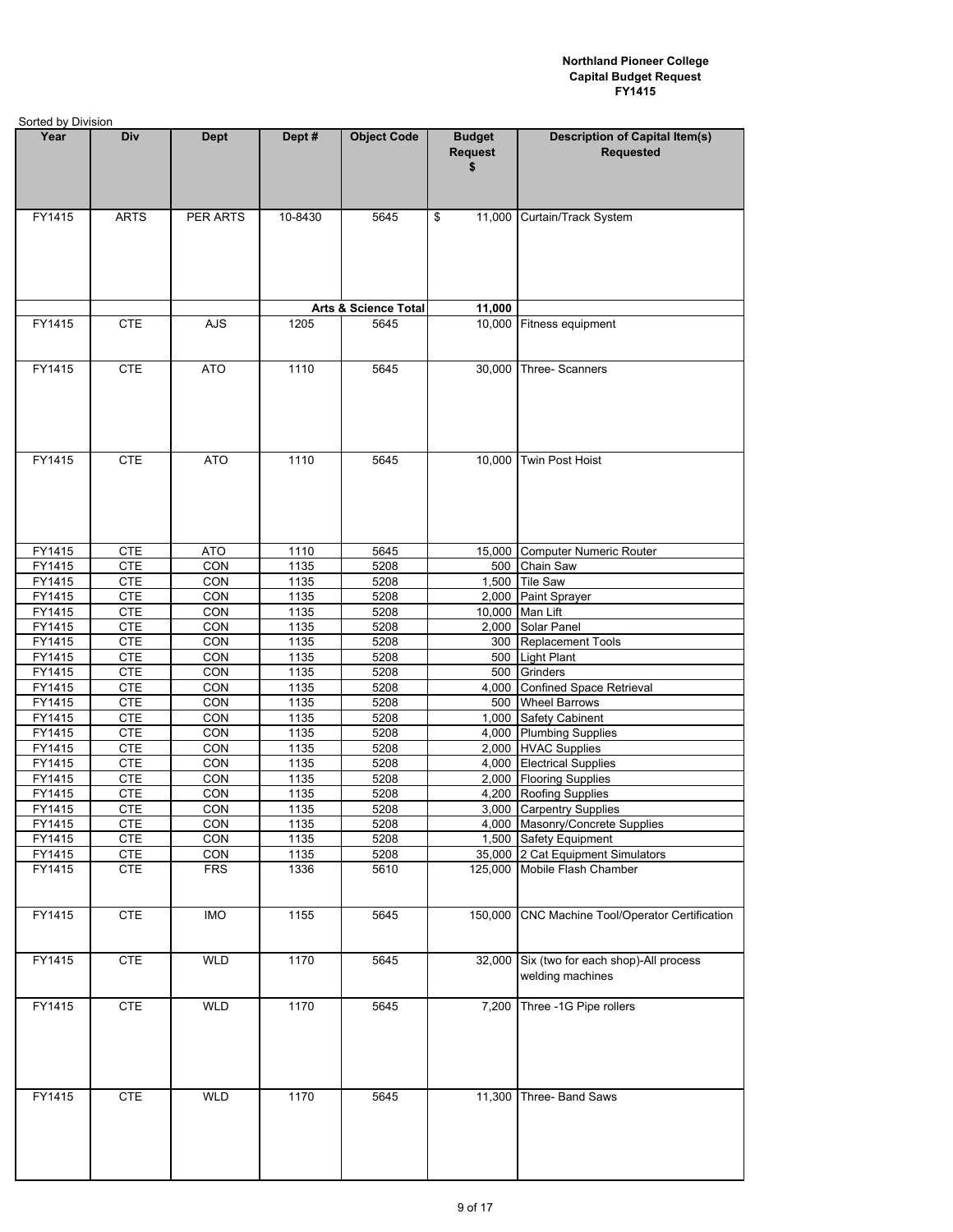| .      |             |             |        |                                 |                                      |                                                           |
|--------|-------------|-------------|--------|---------------------------------|--------------------------------------|-----------------------------------------------------------|
| Year   | Div         | <b>Dept</b> | Dept # | <b>Object Code</b>              | <b>Budget</b><br><b>Request</b><br>5 | <b>Description of Capital Item(s)</b><br><b>Requested</b> |
| FY1415 | <b>CTE</b>  | <b>WLD</b>  | 1170   | 5645                            | 13,500                               | Three-Victor torch Beveller                               |
|        |             |             |        | <b>CTE Total</b>                | 486,500                              |                                                           |
| FY1415 | <b>NURS</b> | <b>NURS</b> | 1375   | 5645                            | \$<br>97,000                         | Sim Man                                                   |
| FY1415 | <b>NURS</b> | <b>NURS</b> | 1375   | 5645                            | \$<br>7,000                          | Sim Pads X2                                               |
| FY1415 | <b>NURS</b> | <b>NURS</b> | 1375   | 5645                            | \$<br>60,000                         | Sim Mom X2                                                |
|        |             |             |        | <b>Nursing Total</b>            | 164,000                              |                                                           |
|        |             |             |        |                                 |                                      |                                                           |
|        |             |             |        | <b>Total NPC Annual Capital</b> | 10,193,900                           |                                                           |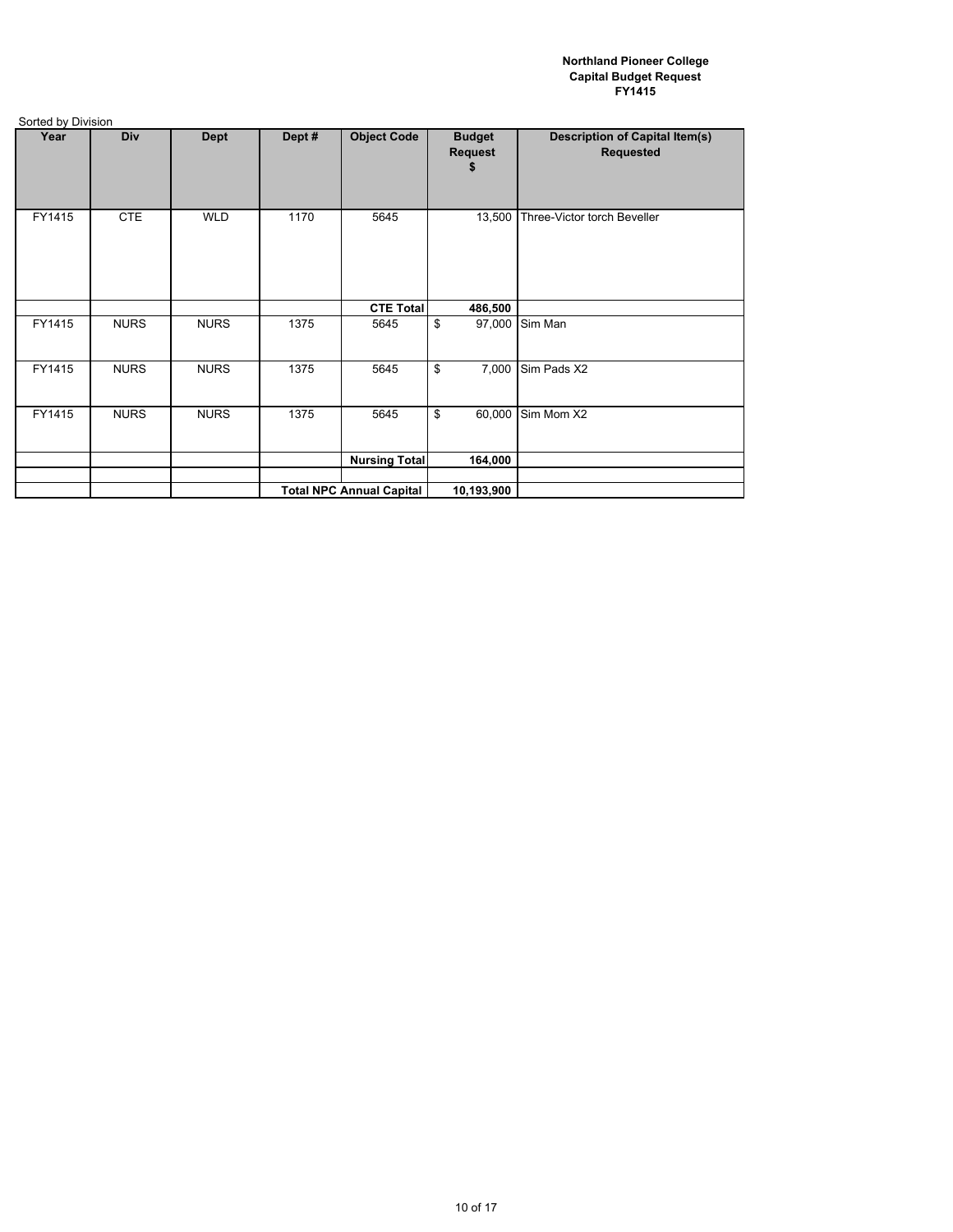| <b>Justification for Request</b>                                                                                                                                                                                 | <b>How Does Request Tie to</b><br><b>Strategic Plan?</b>                                                                                                              | <b>Can Request Be</b><br>Postponed?<br>How long?   |
|------------------------------------------------------------------------------------------------------------------------------------------------------------------------------------------------------------------|-----------------------------------------------------------------------------------------------------------------------------------------------------------------------|----------------------------------------------------|
| <b>Annual Capital Requirements</b>                                                                                                                                                                               |                                                                                                                                                                       |                                                    |
|                                                                                                                                                                                                                  |                                                                                                                                                                       |                                                    |
| In addition to capital budget for ongoing                                                                                                                                                                        | Pillar 6 - Strengthen Facilities                                                                                                                                      | No                                                 |
| maintenance an aggressive "catch-up"<br>campaign is needed to begin to bring facilities<br>up to standards college-wide. The requested<br>budget will not allow for all outstanding<br>projects to be completed. | through Planning, Development<br>and Renewal                                                                                                                          |                                                    |
| Relocation of off campus facility use plus<br>addition of new programs and classrooms.                                                                                                                           | Pillar 6 - Strengthen Facilities<br>through Planning, Development<br>and Renewal                                                                                      | Yes                                                |
| Replace worn out machine                                                                                                                                                                                         | allow faculty and staff to travel<br>in district safely and allows<br>better maintenance of college<br>vehicles. Pillar 6                                             | No                                                 |
| Replace worn out equipment                                                                                                                                                                                       | Keep vehicles in best operation<br>order possible. Pillar 6                                                                                                           | No                                                 |
| Save fuel, replace older vehicles in fleet                                                                                                                                                                       | Pillar 6, also allow students,<br>faculty, and staff to move around<br>district more effeciently                                                                      | No                                                 |
| Replace older vehicles                                                                                                                                                                                           | Pillar 6. Allow maintenance<br>staff to move around effectiently<br>and safely                                                                                        | No                                                 |
| Replace older vehicle- hard to get parts                                                                                                                                                                         | Pillar 6. Needed in the<br>maintenance department to<br>keep buildings and grounds in<br>to condition.                                                                | Maybe, if current<br>vehicle is still<br>operable. |
| For student and faculty research and<br>instruction. This was the amount in 2008-<br>2009. The average cost of Humanities book is<br>\$58.99; Sciences is \$\$58.09; Social Sciences<br>\$66.32                  | HLC 2b The organization's<br>resource base supports its<br>educational programs and its<br>plans for maintianing and<br>strengthening their quality in the<br>future. | No                                                 |
| Yearly Maintenance Contract                                                                                                                                                                                      | Pillar 3.1.1, 3.2.1                                                                                                                                                   | No                                                 |
| Yearly Maintenance Contract                                                                                                                                                                                      | Pillar 3.1.1, 3.2.1                                                                                                                                                   | No                                                 |
| Yearly Maintenance Contract                                                                                                                                                                                      | Pillar 3.1.1                                                                                                                                                          | No                                                 |
| Consultant training/update NPC Servers                                                                                                                                                                           | Pillar 3.1.1, 3.2.1, 3.2.2                                                                                                                                            | No                                                 |
| Outside Consultant as needed                                                                                                                                                                                     | Pillar 3.1.1                                                                                                                                                          | No                                                 |
| New Purchase                                                                                                                                                                                                     | <b>Pillar 3.2.1</b>                                                                                                                                                   | Unknown                                            |
| for 2 new Servers                                                                                                                                                                                                | Pillar 3.2.1                                                                                                                                                          | <b>Unknown</b>                                     |
| Replace Video Equip (6 years old)                                                                                                                                                                                | Pillar 3.1.1, 3.2.1<br>Pillar 3.1.1, 3.2.1                                                                                                                            | No                                                 |
| 4 Smart Classrooms - NEW<br>Lifecycle Replacement                                                                                                                                                                | Pillar 3.1.1, 3.2.1                                                                                                                                                   | No<br>No                                           |
| Better Sound Quality for the Students                                                                                                                                                                            | Pillar 3.1.1, 3.2.1                                                                                                                                                   | No                                                 |
| Update Aging Server/Blade Cycle                                                                                                                                                                                  | Pillar 3.1.1                                                                                                                                                          | No                                                 |
| <b>Update Aging Server</b>                                                                                                                                                                                       | Pillar 3.1.1, 3.2.1                                                                                                                                                   | Yes                                                |
| Update Aging Routers, Switches, and Aps                                                                                                                                                                          | <b>Pillar 3.1.1</b>                                                                                                                                                   | No                                                 |
| Monitoring station to cover all campuses and<br>centers                                                                                                                                                          | Pillar 3.1.1                                                                                                                                                          | No                                                 |
| Replace 25% of computers - 4 yr cycle                                                                                                                                                                            | Pillar 3.1.1                                                                                                                                                          | No                                                 |
| Replace 33% of printers - 3 year cycle                                                                                                                                                                           | Pillar 3.1.1                                                                                                                                                          | No                                                 |
| Replace aging monitors as needed.                                                                                                                                                                                | Pillar 3.1.1                                                                                                                                                          | No                                                 |
| Old Copier at end of life was replaced with<br>new to continue professional production for<br>our staff and students                                                                                             | Pillar 3.2.1                                                                                                                                                          | No                                                 |
|                                                                                                                                                                                                                  |                                                                                                                                                                       |                                                    |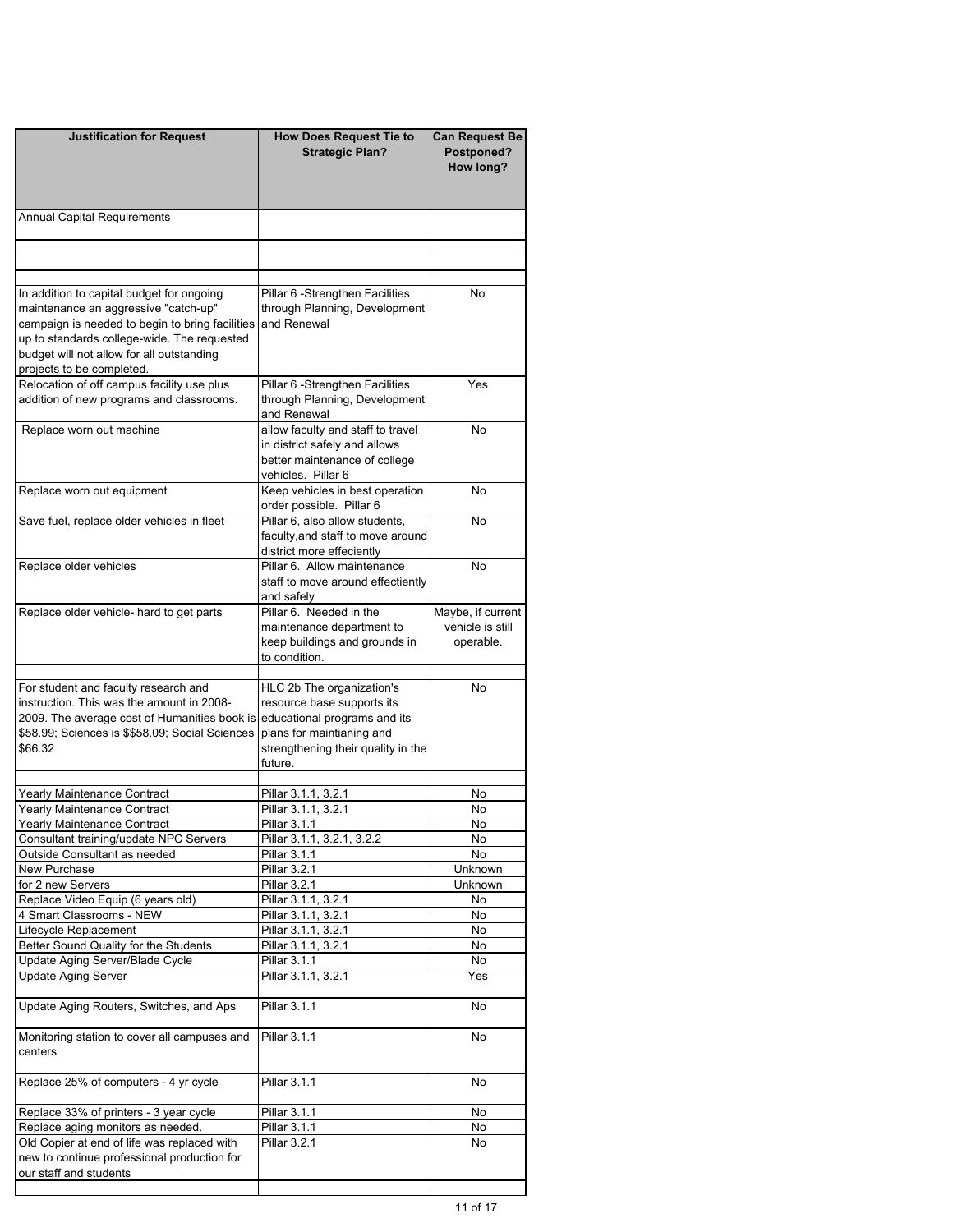| <b>Justification for Request</b>                                                                                                                                                                                                       | <b>How Does Request Tie to</b><br><b>Strategic Plan?</b>                                                                                                      | <b>Can Request Be</b><br>Postponed?<br>How long? |
|----------------------------------------------------------------------------------------------------------------------------------------------------------------------------------------------------------------------------------------|---------------------------------------------------------------------------------------------------------------------------------------------------------------|--------------------------------------------------|
| Installing a curtain and track system in the<br>Music Room would allow for better accoustics<br>for student music recitals. Allowing for smaller<br>student musical performances would benefit<br>the performing arts program's growth | Pillars 1.1.4 AND 1.2.5                                                                                                                                       | Yes, 2 years                                     |
| Weights and Cardio equipment, can be used<br>for both the AJS and FRS classes                                                                                                                                                          | Pillar 1 - Advance Hig Quality<br>Accessible Learning<br>Opportunities                                                                                        | No.                                              |
| Keep to current industry standards                                                                                                                                                                                                     | 6.2.3 Identify specific facility<br>needs for existing and future<br>programs throughout the district<br>Supports HLC Core<br>Components. 2ad, 3c, 4ac, 5abcd | No                                               |
| Needed to accommodate volume of students<br>& vehicles being worked on.                                                                                                                                                                | 6.2.3 Identify specific facility<br>needs for existing and future<br>programs throughout the district<br>Supports HLC Core<br>Components. 2ad, 3c, 4ac, 5abcd | Yes. 1 Year                                      |
|                                                                                                                                                                                                                                        |                                                                                                                                                               |                                                  |
| Equipment needed for level 4                                                                                                                                                                                                           | 1.1.1<br>1.1.1                                                                                                                                                | No.<br><b>No</b>                                 |
| Equipment needed for level 4<br>Equipment needed for level 4                                                                                                                                                                           | 1.1.1                                                                                                                                                         | N <sub>o</sub>                                   |
| Equipment needed for level 4                                                                                                                                                                                                           | 1.1.1                                                                                                                                                         | Yes, 1 Year                                      |
| Equipment needed for level 4                                                                                                                                                                                                           | 1.1.1                                                                                                                                                         | No                                               |
| Equipment needed for level 4                                                                                                                                                                                                           | 1.1.1                                                                                                                                                         | <b>No</b>                                        |
| Equipment needed for level 4                                                                                                                                                                                                           | 1.1.1                                                                                                                                                         | Yes, 2 Years                                     |
| Equipment needed for level 4                                                                                                                                                                                                           | 1.1.1                                                                                                                                                         | No                                               |
| Equipment needed for level 4                                                                                                                                                                                                           | 1.1.1                                                                                                                                                         | Yes, 1 Year                                      |
| Equipment needed for level 4                                                                                                                                                                                                           | 1.1.1                                                                                                                                                         | No                                               |
| Equipment needed for level 4                                                                                                                                                                                                           | 1.1.1                                                                                                                                                         | No.                                              |
| Equipment needed for level 4                                                                                                                                                                                                           | 1.1.1                                                                                                                                                         | No                                               |
| Equipment needed for level 4                                                                                                                                                                                                           | 1.1.1                                                                                                                                                         | No.                                              |
| Equipment needed for level 4                                                                                                                                                                                                           | 1.1.1                                                                                                                                                         | No.                                              |
| Equipment needed for level 4                                                                                                                                                                                                           | 1.1.1                                                                                                                                                         | No.                                              |
| Equipment needed for level 4                                                                                                                                                                                                           | 1.1.1                                                                                                                                                         | No                                               |
| Equipment needed for level 4                                                                                                                                                                                                           | 1.1.1                                                                                                                                                         | No                                               |
| Equipment needed for level 4                                                                                                                                                                                                           | 1.1.1                                                                                                                                                         | No                                               |
| Equipment needed for level 4                                                                                                                                                                                                           | 1.1.1                                                                                                                                                         | No                                               |
| Equipment needed for level 4                                                                                                                                                                                                           | 1.1.1                                                                                                                                                         | No                                               |
| Add additional Flash Chamber for live Fire<br>Training                                                                                                                                                                                 | Pillar 6 - Strengthen Facilities<br>through Planning, Development<br>and Renewal                                                                              | No                                               |
| Software and Equipment to teach CNC<br>machining                                                                                                                                                                                       | Pillar 6- Strenthen Facilities<br>through Planning, Development                                                                                               | No                                               |
| Replace worn machines as part of facility                                                                                                                                                                                              | and Renewal<br>· Establish planned                                                                                                                            | No                                               |
| maintenance                                                                                                                                                                                                                            | maintenance and replacement<br>cycle as appropriate                                                                                                           |                                                  |
| Provide new and different technology to<br>welding students                                                                                                                                                                            | 6.2.3 Identify specific facility<br>needs for existing and future<br>programs throughout the district<br>Supports HLC Core<br>Components. 2ad, 3c, 4ac, 5abcd | Yes, 1 Year                                      |
| Replace worn machines as part of facility<br>maintenance                                                                                                                                                                               | 6.2.3 Identify specific facility<br>needs for existing and future<br>programs throughout the district<br>Supports HLC Core<br>Components. 2ad, 3c, 4ac, 5abcd | No                                               |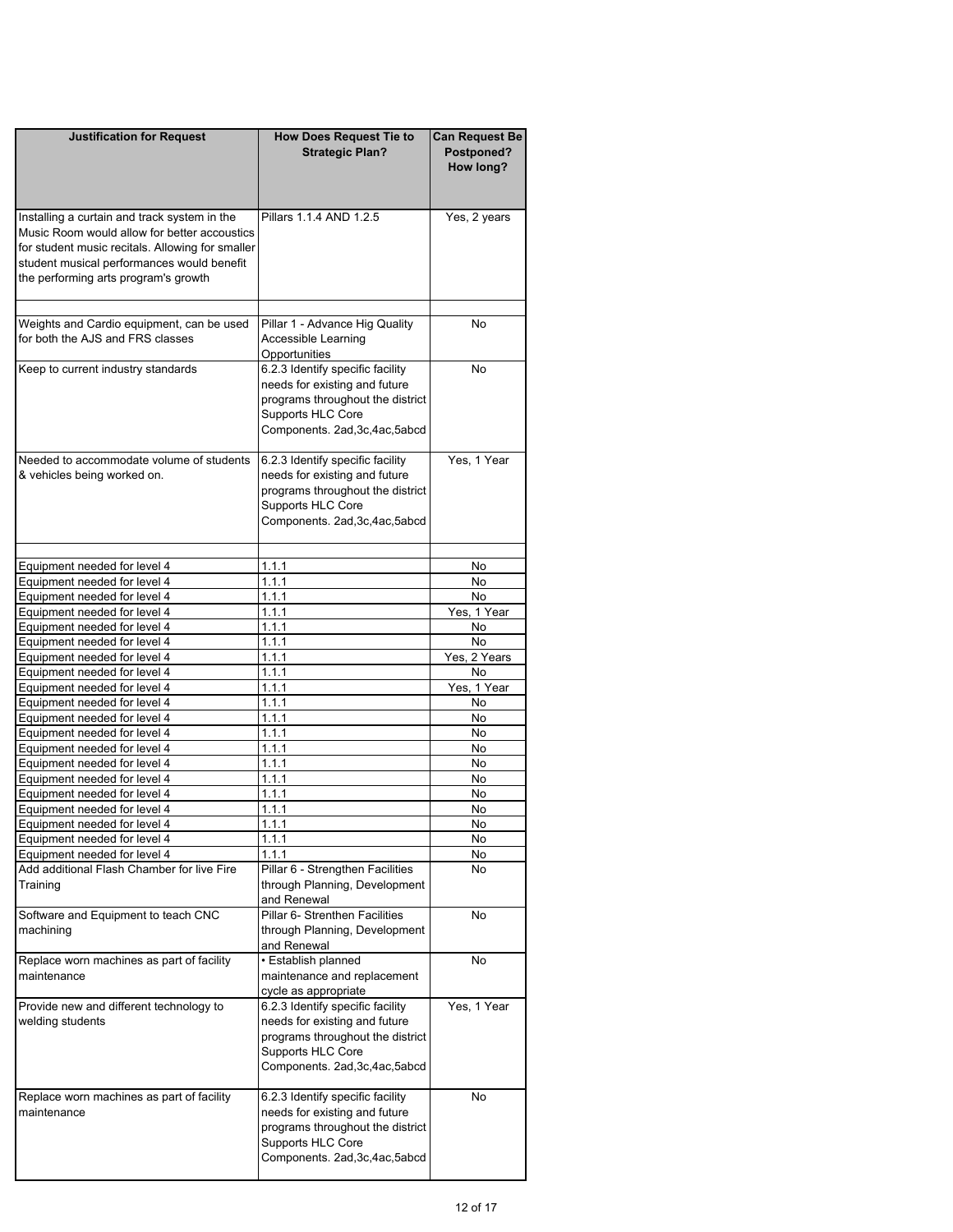| <b>Justification for Request</b>                                | <b>How Does Request Tie to</b><br><b>Strategic Plan?</b>                                                                                                      | <b>Can Request Be</b><br>Postponed?<br>How long? |
|-----------------------------------------------------------------|---------------------------------------------------------------------------------------------------------------------------------------------------------------|--------------------------------------------------|
| Replace worn machines as part of facility<br>maintenance        | 6.2.3 Identify specific facility<br>needs for existing and future<br>programs throughout the district<br>Supports HLC Core<br>Components. 2ad, 3c, 4ac, 5abcd | Yes, 1 Year                                      |
|                                                                 |                                                                                                                                                               | No                                               |
| Needed for realistic training in lab<br>environment             | Pillar I - Advance High Quality<br>Accessable Learning<br>Opportunities                                                                                       |                                                  |
| Upgrade for existing vital sim mannequins                       | Pillar I - Advance High Quality<br>Accessable Learning<br>Opportunities                                                                                       | No                                               |
| Provides students with real life practice with<br>OB experience | Pillar I - Advance High Quality<br>Accessable Learning<br>Opportunities                                                                                       | No                                               |
|                                                                 |                                                                                                                                                               |                                                  |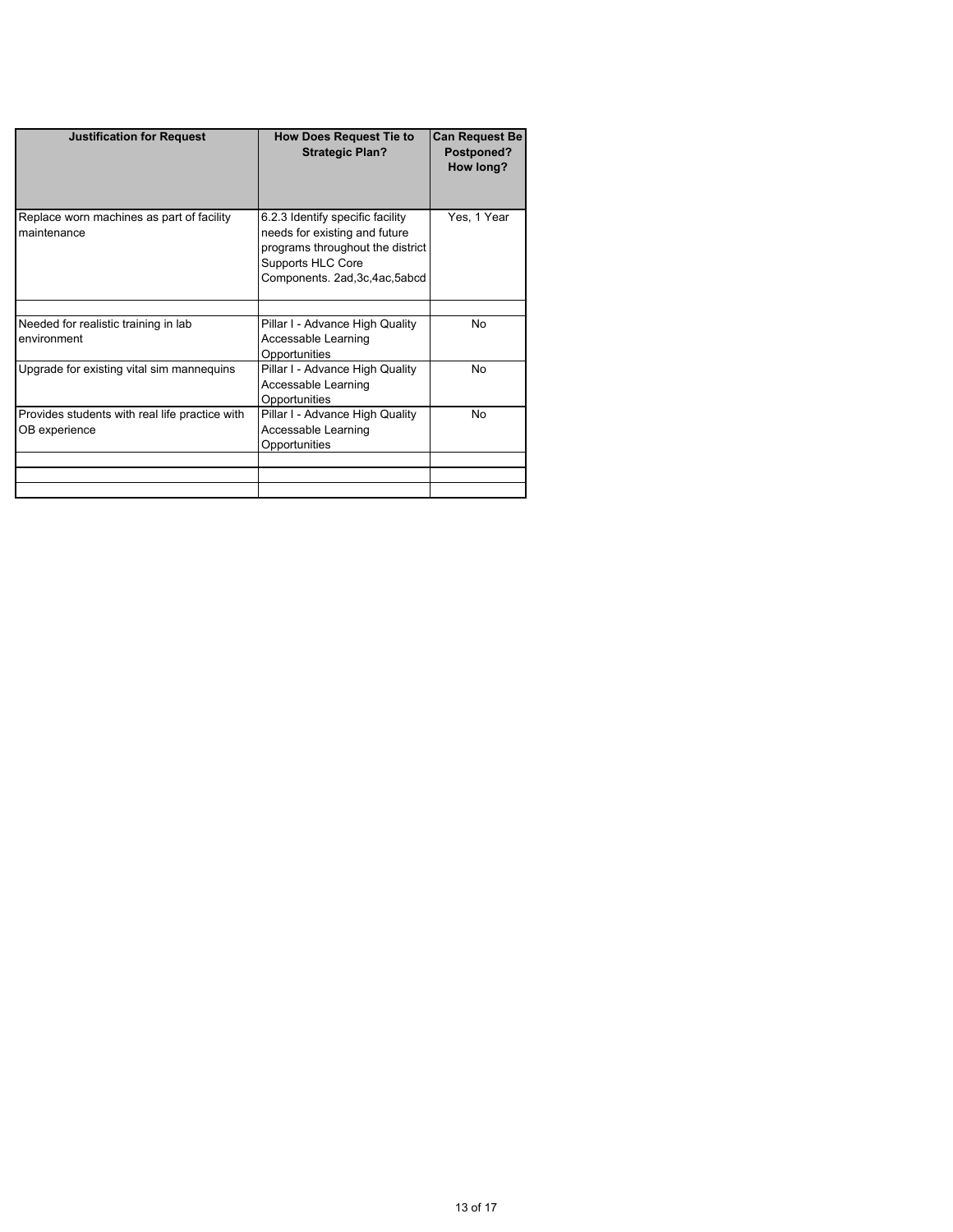| Sorted by Division |                  |                |         |                                          |                                       |                                                                                                      |
|--------------------|------------------|----------------|---------|------------------------------------------|---------------------------------------|------------------------------------------------------------------------------------------------------|
| Year               | Div              | <b>Dept</b>    | Dept#   | <b>Object Code</b>                       | <b>Budget</b><br><b>Request</b><br>\$ | <b>Description of Capital Item(s)</b><br><b>Requested</b>                                            |
| FY1516             | <b>ADM SVC</b>   | <b>MAINT</b>   | 6100    | 5610                                     | 200,000                               | Annual Building Maintenance supplies<br>were paid out of fund 00.                                    |
|                    |                  |                |         | <b>Total Annual Capital Requirements</b> | 200,000                               |                                                                                                      |
| FY1516             | ADM SVC          | VP Admin       | 5060    |                                          | 1,000,000                             | Contingency                                                                                          |
|                    |                  |                |         | <b>Contingency Total</b>                 | 1,000,000                             |                                                                                                      |
| FY1516             | ADM SVC          | <b>MAINT</b>   | 6100    | 5610                                     | 1,000,000                             | <b>Deferred Maintenance</b>                                                                          |
| FY1516             | ADM SVC          | <b>TRANS</b>   | 5750    | 5680                                     | 150,000                               | Yearly Vehicle Replacement                                                                           |
|                    |                  |                |         | <b>Admin Services Total</b>              | 1,150,000                             |                                                                                                      |
| FY1516             | <b>STUD SERV</b> | <b>LIBRARY</b> | 3500    | 5650                                     | \$<br>55,000                          | print, audio, video                                                                                  |
|                    |                  |                |         |                                          |                                       |                                                                                                      |
|                    |                  |                |         | <b>Student Services Total</b>            | 55,000                                |                                                                                                      |
| FY1516             | IS               | IS             | 5070    | 5104                                     |                                       | 200,000 Jenzabar Maintenance                                                                         |
| FY1516             | IS               | IS             | 5070    | 5105                                     | 20,400                                | Server Maintenance \$400 X 51                                                                        |
| FY1516             | IS               | IS             | 5070    | 5108                                     | 45,000                                | Jenzabar Consultants                                                                                 |
| FY1516             | $\overline{1S}$  | IS             | 5070    | 5108                                     |                                       | 50,000 IS Professional Services                                                                      |
| FY1516             | IS               | IS             | 5070    | 5201                                     | 20,000                                | Antivirus Software                                                                                   |
| FY1516             | IS               | IS             | 5070    | 5201                                     |                                       | 35,000   Vmware Software                                                                             |
| FY1516             | IS               | IS             | 5070    | 5600                                     |                                       | 265,000 6 End-points - Video Classrooms                                                              |
| FY1516             | IS               | IS             | 5070    | 5600                                     | 20,000                                | 4 smartboards and projectors                                                                         |
| FY1516             | IS               | IS             | 5070    | 5600                                     |                                       | 50,000 10 Smartboards & Projectors                                                                   |
| FY1516             | IS               | IS             | 5070    | 5600                                     | 5,000                                 | Sound System for Smart Classrooms                                                                    |
| FY1516             | IS               | IS             | 5070    | 5620                                     | 80,000                                | Server / Blade Cycle (end of life)                                                                   |
| FY1516             | $\overline{1S}$  | IS             | 5070    | 5620                                     |                                       | 75,000 20 Servers are at end of life                                                                 |
| FY1516             | IS               | IS             | 5070    | 5620                                     | 65.000                                | Replace routers, switches and AP's                                                                   |
| FY1516             | IS               | IS             | 5070    | 5620                                     | 10.000                                | Network Operations Center for monitoring<br>network devices, systems, virtualizationa<br>and storage |
| FY1516             | IS               | IS             | 5070    | 5630                                     | 425,000                               | Computer Cycle @ 4 years                                                                             |
| FY1516             | $\overline{S}$   | $\overline{S}$ | 5070    | 5630                                     |                                       | 35,000 Printers @ 3 year cycle                                                                       |
| FY1516             | IS               | IS             | 5070    | 5630                                     |                                       | 35,000 (100) 19" HP Flat Screen Monitors                                                             |
| FY1516             | IS               | PAD            | 5700    | 5316                                     |                                       | 16,000 Konica Minolta Copier Lease                                                                   |
|                    |                  |                |         | <b>IS Total</b>                          | 1,451,400                             |                                                                                                      |
| FY1516             | <b>ARTS</b>      | PER ARTS       | 10-8430 | 5645                                     | \$<br>7,000                           | <b>Curtains for PAC</b>                                                                              |
|                    |                  |                |         | <b>Arts &amp; Science Total</b>          | 7,000                                 |                                                                                                      |
| FY1516             | <b>CTE</b>       | AJS            | 1205    | 5645                                     |                                       | 10,000 Fitness equipment                                                                             |
| FY1516             | <b>CTE</b>       | <b>ATO</b>     | 1110    | 5645                                     |                                       | 30,000 Three- Scanners                                                                               |
|                    |                  |                |         |                                          |                                       |                                                                                                      |
| FY1516             | <b>CTE</b>       | <b>ATO</b>     | 1110    | 5645                                     | 9,000                                 | CDX-Auto Online trainers                                                                             |
| FY1516             | <b>CTE</b>       | CON            | 1135    | 5208                                     |                                       | 12,500 Consumable Supplies                                                                           |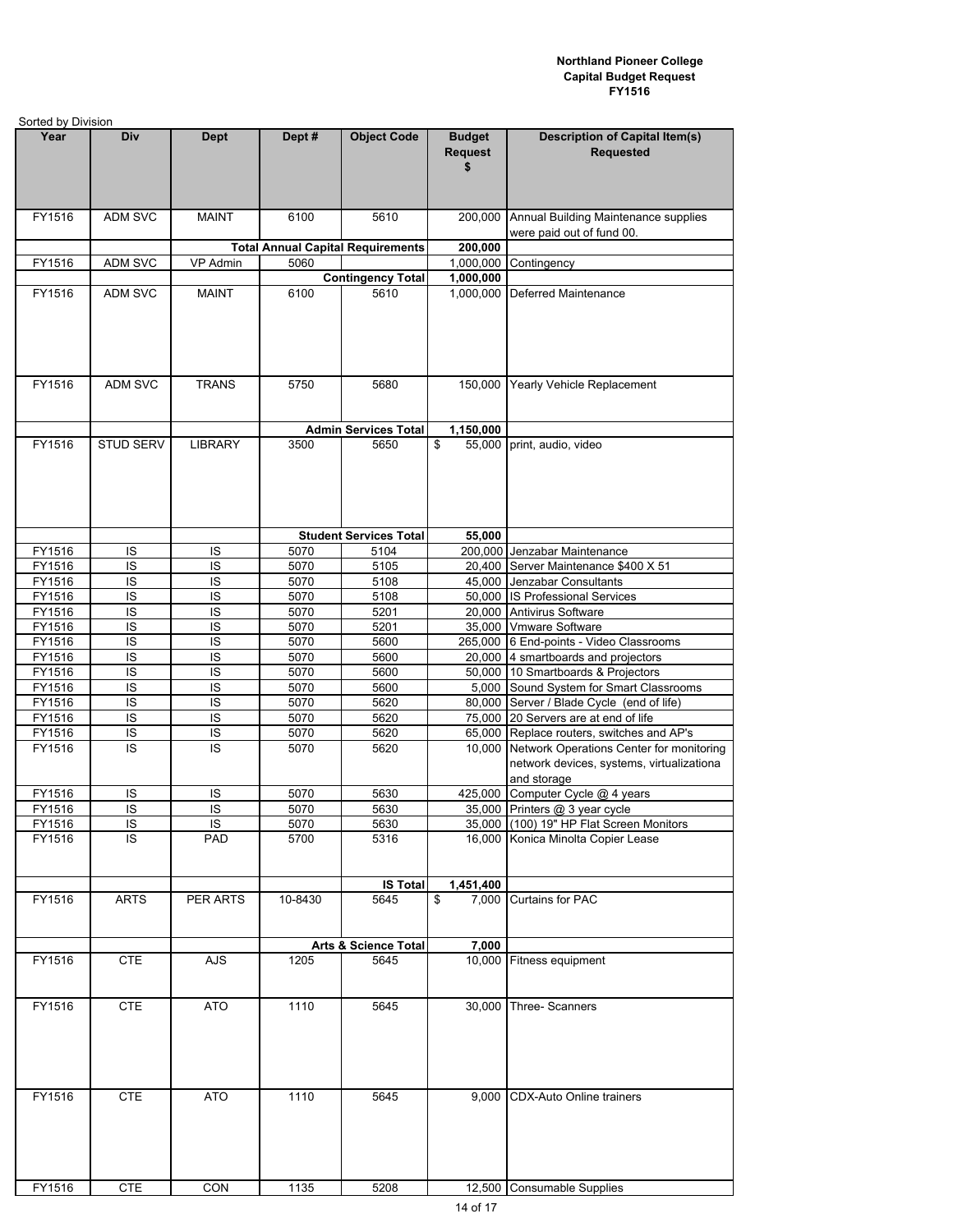| Sorted by Division |             |             |        |                                 |                          |                                                           |
|--------------------|-------------|-------------|--------|---------------------------------|--------------------------|-----------------------------------------------------------|
| Year               | Div         | Dept        | Dept # | <b>Object Code</b>              | <b>Budget</b><br>Request | <b>Description of Capital Item(s)</b><br><b>Requested</b> |
| FY1516             | <b>CTE</b>  | <b>CON</b>  | 1135   | 5208                            | 2,000                    | <b>Replacement Tools</b>                                  |
| FY1516             | <b>CTE</b>  | CON         | 1135   | 5645                            | 35,000                   | 2 Cat Equipment Simulators                                |
| FY1516             | <b>CTE</b>  | <b>WLD</b>  | 1170   | 5645                            | 32,000                   | Six (two for each shop)-All process<br>welding machines   |
| FY1516             | <b>CTE</b>  | <b>WLD</b>  | 1170   | 5645                            | 6,600                    | Three- Air Compressers                                    |
| FY1516             | <b>CTE</b>  | <b>WLD</b>  | 1170   | 5645                            | 6,300                    | Three- Watts Pipe Beveller                                |
|                    |             |             |        | <b>CTE Total</b>                | 143,400                  |                                                           |
| FY1516             | <b>NURS</b> | <b>NURS</b> | 1375   | 5645                            | \$<br>30,000             | Sim Junior X2                                             |
|                    |             |             |        | <b>Nursing Total</b>            | 30,000                   |                                                           |
|                    |             |             |        |                                 |                          |                                                           |
|                    |             |             |        | <b>Total NPC Annual Capital</b> | 4,036,800                |                                                           |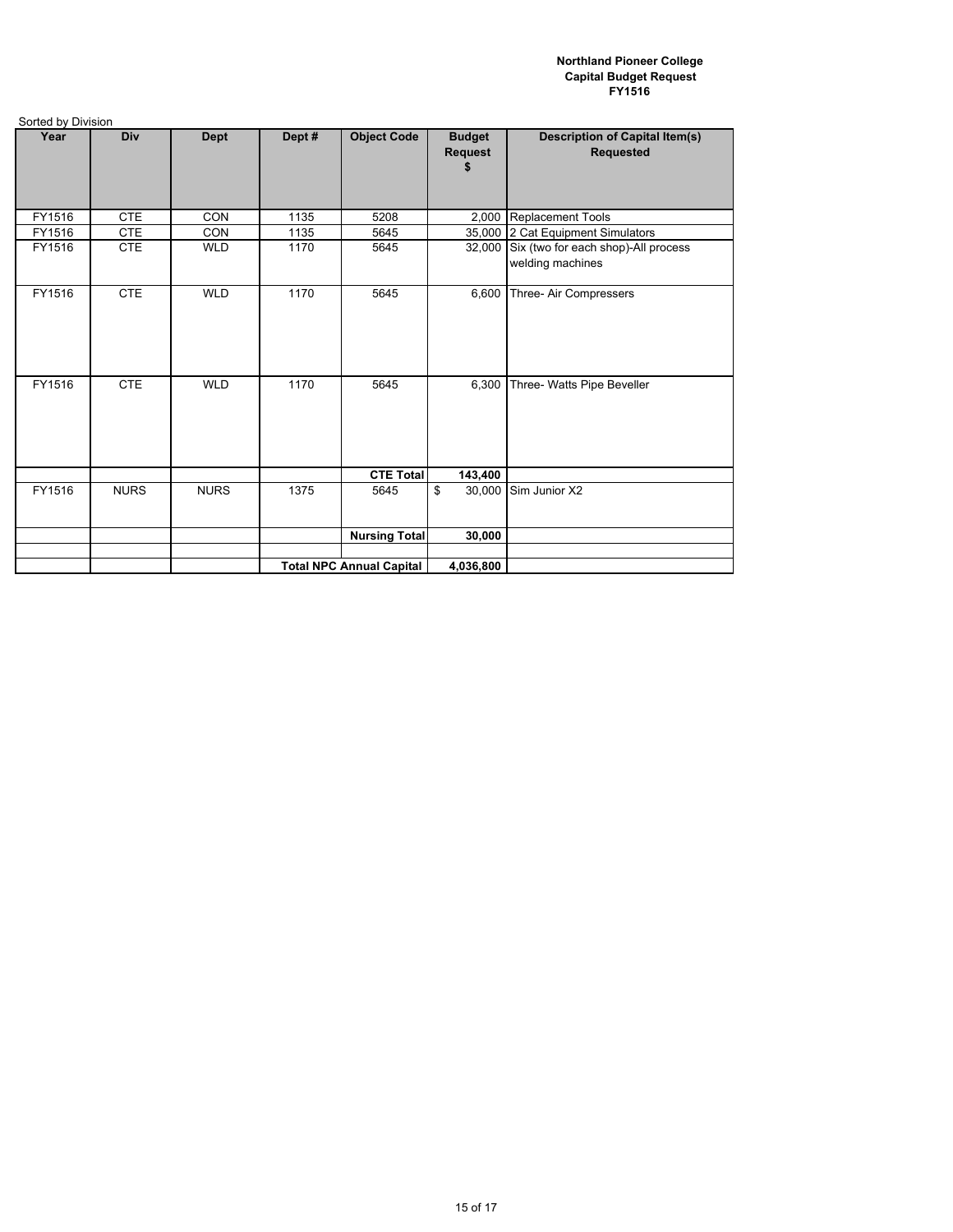| <b>Justification for Request</b>                                                                                                                                                                                                                              | <b>How Does Request Tie to</b><br><b>Strategic Plan?</b>                                                                                                              | <b>Can Request Be</b><br>Postponed?<br>How long? |  |
|---------------------------------------------------------------------------------------------------------------------------------------------------------------------------------------------------------------------------------------------------------------|-----------------------------------------------------------------------------------------------------------------------------------------------------------------------|--------------------------------------------------|--|
|                                                                                                                                                                                                                                                               |                                                                                                                                                                       |                                                  |  |
|                                                                                                                                                                                                                                                               |                                                                                                                                                                       |                                                  |  |
| In addition to capital budget for ongoing<br>maintenance an aggressive "catch-up"<br>campaign is needed to begin to bring facilities<br>up to standards college-wide. The requested<br>budget will not allow for all outstanding<br>projects to be completed. | Pillar 6 - Strengthen Facilities<br>through Planning, Development<br>and Renewal                                                                                      | No                                               |  |
| Save fuel, replace older vehicles,                                                                                                                                                                                                                            | Pillar 6, also allow students,<br>faculty, and staff to move around<br>district more effeciently                                                                      | No                                               |  |
| For student and faculty research and<br>instruction. This was the amount in 2008-<br>2009. The average cost of Humanities book is<br>\$58.99; Sciences is \$\$58.09; Social Sciences<br>\$66.32                                                               | HLC 2b The organization's<br>resource base supports its<br>educational programs and its<br>plans for maintianing and<br>strengthening their quality in the<br>future. | No                                               |  |
| Yearly Maintenance Contract                                                                                                                                                                                                                                   | Pillar 3.1.1, 3.2.1                                                                                                                                                   | No                                               |  |
| Yearly Maintenance Contract                                                                                                                                                                                                                                   | Pillar 3.1.1                                                                                                                                                          | No.                                              |  |
| Consultants train/update NPC Servers<br>Outside Consultant as needed                                                                                                                                                                                          | Pillar 3.1.1, 3.2.1, 3.2.2<br>Pillar 3.1.1                                                                                                                            | No<br>No                                         |  |
| New Purchase                                                                                                                                                                                                                                                  | Pillar 3.2.1                                                                                                                                                          | Unknown                                          |  |
| for 2 new Servers                                                                                                                                                                                                                                             | Pillar 3.2.1                                                                                                                                                          | Unknown                                          |  |
| Replace Video Equip (6 yrs old)                                                                                                                                                                                                                               | Pillar 3.1.1, 3.2.1                                                                                                                                                   | No                                               |  |
| 4 Smart Classrooms - NEW                                                                                                                                                                                                                                      | Pillar 3.1.1, 3.2.1                                                                                                                                                   | No                                               |  |
| Lifecycle Replacement                                                                                                                                                                                                                                         | Pillar 3.1.1, 3.2.1                                                                                                                                                   | No                                               |  |
| Better Sound Quality for the Students                                                                                                                                                                                                                         | Pillar 3.1.1, 3.2.1                                                                                                                                                   | No.                                              |  |
| Update Aging Server/Blade Cycle<br><b>Update Aging Server</b>                                                                                                                                                                                                 | Pillar 3.1.1<br>Pillar 3.1.1, 3.2.1                                                                                                                                   | No<br>Yes                                        |  |
| Update Aging Routers, Switches, and Aps                                                                                                                                                                                                                       | Pillar 3.1.1                                                                                                                                                          | No                                               |  |
| Monitoring station to cover all campuses and<br>centers                                                                                                                                                                                                       | <b>Pillar 3.1.1</b>                                                                                                                                                   | <b>No</b>                                        |  |
| Replace 25% of computers - 4 yr cycle                                                                                                                                                                                                                         | Pillar 3.1.1                                                                                                                                                          | No                                               |  |
| Replace 33% of printers - 3 year cycle                                                                                                                                                                                                                        | Pillar 3.1.1                                                                                                                                                          | No                                               |  |
| Replace aging monitors as needed.                                                                                                                                                                                                                             | Pillar 3.1.1                                                                                                                                                          |                                                  |  |
| Old Copier at end of life was replaced with<br>new to continue professional production for<br>our staff and students                                                                                                                                          | Pillar 3.2.1                                                                                                                                                          | No                                               |  |
| There are still accoustical problems in the<br>PAC mainstage theatre that additional<br>curtains might help alleviate                                                                                                                                         | Pillar 6.2.1                                                                                                                                                          | Yes, 3 years                                     |  |
| Weights and Cardio equipment, can be used<br>for both the AJS and FRS classes                                                                                                                                                                                 | Pillar 1 - Advance Hig Quality<br>Accessible Learning<br>Opportunities                                                                                                | No                                               |  |
| Keep to current industry standards                                                                                                                                                                                                                            | 6.2.3 Identify specific facility<br>needs for existing and future<br>programs throughout the district<br>Supports HLC Core<br>Components. 2ad, 3c, 4ac, 5abcd         | Yes, 1 Year                                      |  |
| Needed to update current Teaching trainer<br>equipment                                                                                                                                                                                                        | 6.2.3 Identify specific facility<br>needs for existing and future<br>programs throughout the district<br>Supports HLC Core<br>Components. 2ad, 3c, 4ac, 5abcd         | No                                               |  |
| Equipment needed for level 4                                                                                                                                                                                                                                  | 1.1.1                                                                                                                                                                 | No                                               |  |